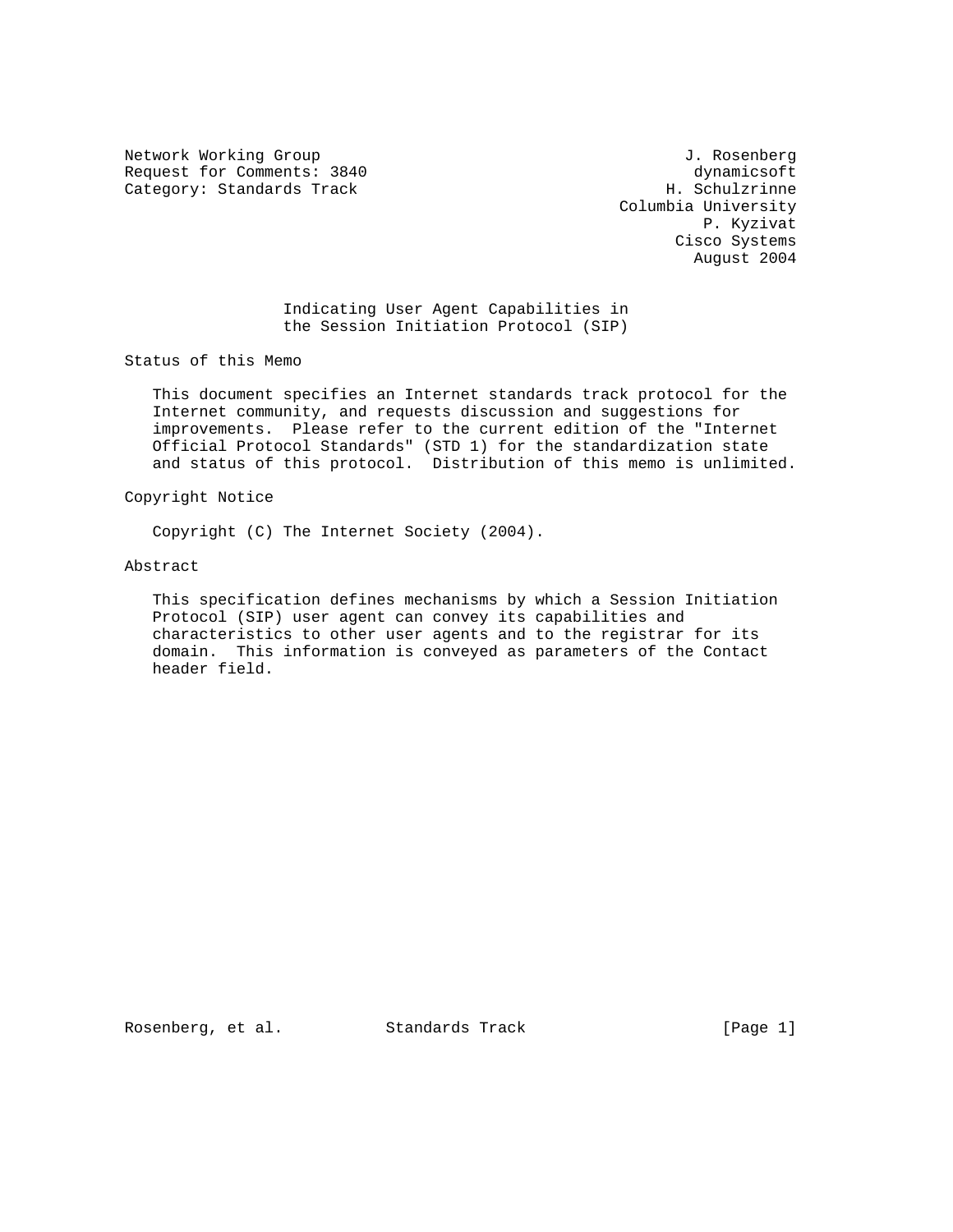Table of Contents

| 1.  |           |                                                  |  |  |  |  | 3              |
|-----|-----------|--------------------------------------------------|--|--|--|--|----------------|
| 2.  |           |                                                  |  |  |  |  | 4              |
| 3.  |           |                                                  |  |  |  |  | $\overline{4}$ |
| 4.  |           | Usage of the Content Negotiation Framework       |  |  |  |  | 6              |
| 5.  |           |                                                  |  |  |  |  | 7              |
| б.  |           | Expressing Capabilities in a Registration        |  |  |  |  | 10             |
| 7.  |           | Indicating Feature Sets in Remote Target URIs    |  |  |  |  | 12             |
| 8.  |           |                                                  |  |  |  |  | 13             |
| 9.  |           |                                                  |  |  |  |  | 13             |
| 10. |           | Media Feature Tag Definitions 14                 |  |  |  |  |                |
|     | 10.1.     |                                                  |  |  |  |  | 15             |
|     | 10.2.     |                                                  |  |  |  |  | 16             |
|     | 10.3.     |                                                  |  |  |  |  | 16             |
|     | 10.4.     |                                                  |  |  |  |  | 17             |
|     | 10.5.     |                                                  |  |  |  |  |                |
|     | 10.6.     |                                                  |  |  |  |  | 18             |
|     | 10.7.     |                                                  |  |  |  |  |                |
|     | 10.8.     |                                                  |  |  |  |  | 19             |
|     | 10.9.     |                                                  |  |  |  |  | 20             |
|     |           |                                                  |  |  |  |  |                |
|     |           |                                                  |  |  |  |  |                |
|     |           |                                                  |  |  |  |  |                |
|     |           |                                                  |  |  |  |  |                |
|     |           |                                                  |  |  |  |  |                |
|     |           |                                                  |  |  |  |  |                |
|     |           |                                                  |  |  |  |  |                |
|     |           |                                                  |  |  |  |  |                |
|     |           |                                                  |  |  |  |  | 26             |
|     |           | 11. Security Considerations 26                   |  |  |  |  |                |
|     | 11.1.     | Considerations for Media Feature Tags 26         |  |  |  |  |                |
|     | 11.2.     | Considerations for Registrations. 27             |  |  |  |  |                |
|     | 11.3.     | Considerations for OPTIONS Responses. 28         |  |  |  |  |                |
|     | 11.4.     | Considerations for Dialog Initiating Messages 28 |  |  |  |  |                |
|     |           |                                                  |  |  |  |  |                |
|     | 12.1.     | SIP Media Feature Tag Registration Tree 28       |  |  |  |  |                |
|     | 12.2.     | Media Feature Tags. 29                           |  |  |  |  |                |
|     | 12.3.     |                                                  |  |  |  |  |                |
|     |           |                                                  |  |  |  |  |                |
|     |           |                                                  |  |  |  |  |                |
|     | 14.1.     | Normative References. 31                         |  |  |  |  |                |
|     | 14.2.     | Informative References. 31                       |  |  |  |  |                |
|     | Appendix. | Overview of RFC 2533. 33                         |  |  |  |  |                |
|     |           |                                                  |  |  |  |  |                |
|     |           | Full Copyright Statement                         |  |  |  |  | 36             |
|     |           |                                                  |  |  |  |  |                |

Rosenberg, et al. Standards Track [Page 2]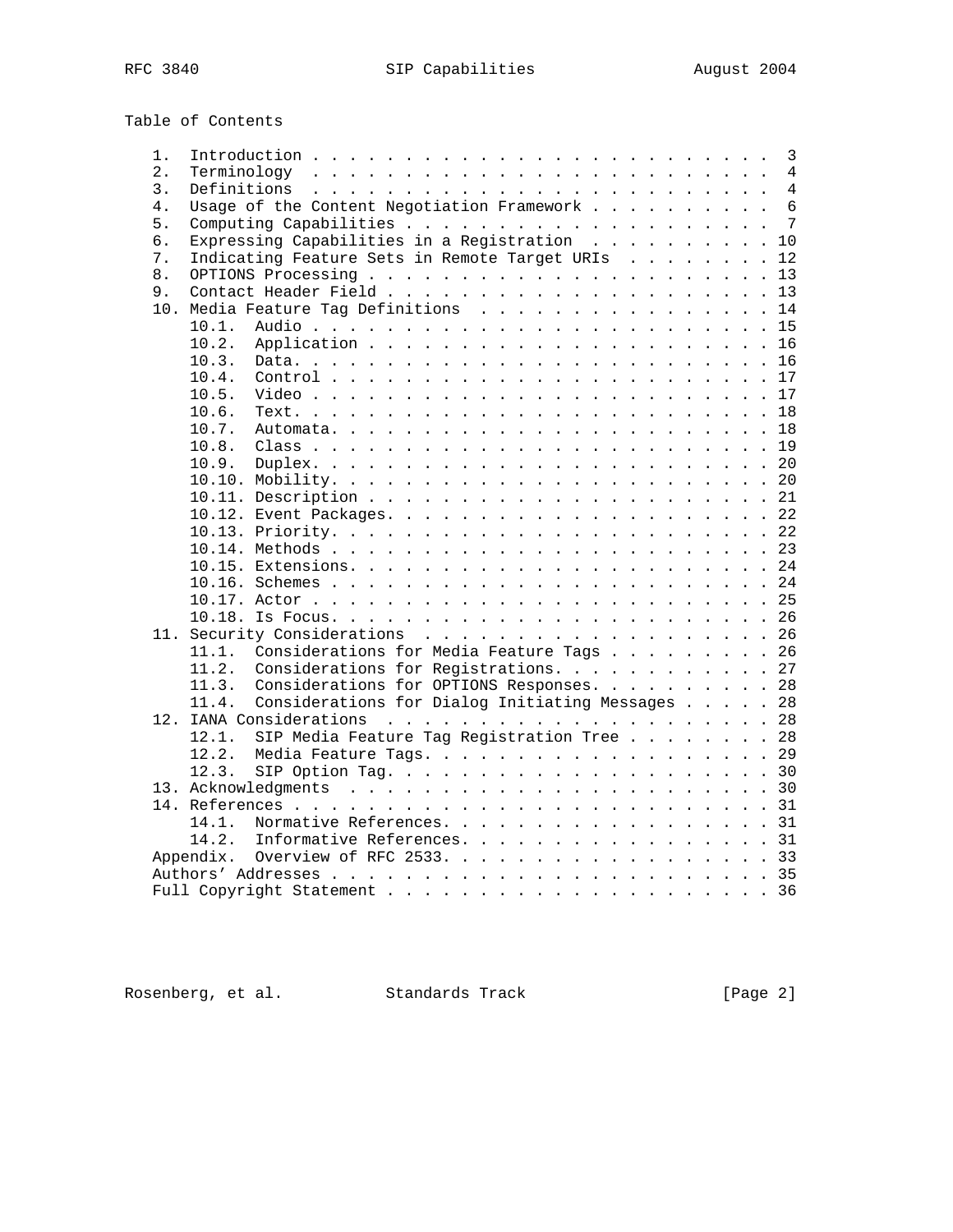# 1. Introduction

 Session Initiation Protocol (SIP) [1] user agents vary widely in their capabilities and in the types of devices they represent. Frequently, it is important for another SIP element to learn the capabilities and characteristics of a SIP UA. Some of the applications of this information include:

- o One user agent, a PC-based application, is communicating with another that is embedded in a limited-function device. The PC would like to be able to "grey out" those components of the user interface that represent features or capabilities not supported by its peer. To do that, there needs to be a way to exchange capability information within a dialog.
- o A user has two devices at their disposal. One is a videophone, and the other, a voice-only wireless phone. A caller wants to interact with the user using video. As such, they would like their call preferentially routed to the device which supports video. To do this, the INVITE request can contain parameters that express a preference for routing to a device with the specified capabilities [11].
- o A network application would like to asynchronously send information to a user agent in a MESSAGE [16] request. However, before sending it, they would like to know if the UA has the capabilities necessary to receive the message. To do that, they would ideally query a user database managed by the domain which holds such information. Population of such a database would require that a UA convey its capabilities as part of its registration. Thus, there is a need for conveying capabilities in REGISTER requests.

 SIP has some support for expression of capabilities. The Allow, Accept, Accept-Language, and Supported header fields convey some information about the capabilities of a user agent. However, these header fields convey only a small part of the information that is needed. They do not provide a general framework for expression of capabilities. Furthermore, they only specify capabilities indirectly; the header fields really indicate the capabilities of the UA as they apply to this request. SIP also has no ability to convey characteristics, that is, information that describes a UA.

 As a result, this specification provides a more general framework for an indication of capabilities and characteristics in SIP. Capability and characteristic information about a UA is carried as parameters of

Rosenberg, et al. Standards Track [Page 3]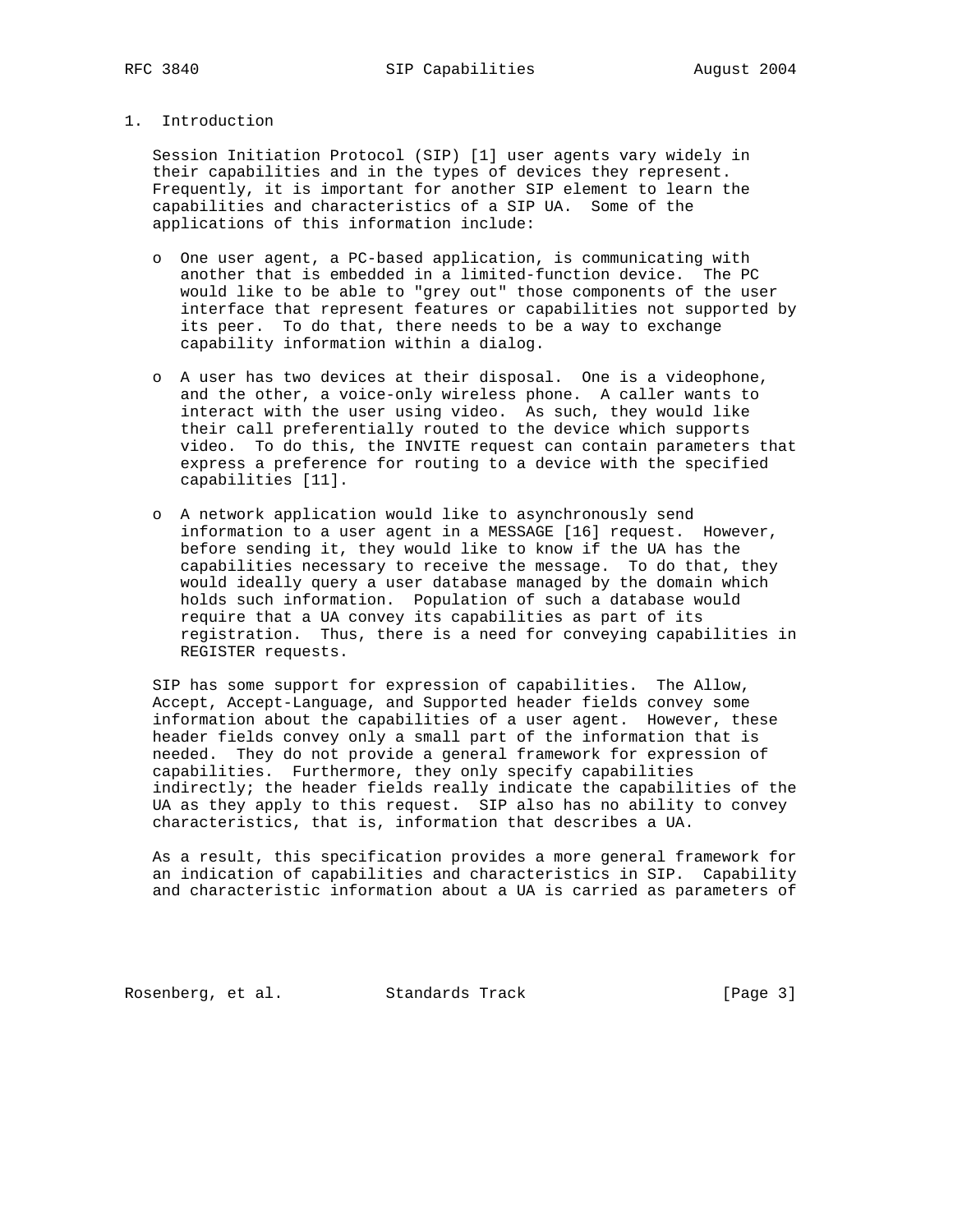the Contact header field. These parameters can be used within REGISTER requests and responses, OPTIONS responses, and requests and responses that create dialogs (such as INVITE).

2. Terminology

 In this document, the key words "MUST", "MUST NOT", "REQUIRED", "SHALL", "SHALL NOT", "SHOULD", "SHOULD NOT", "RECOMMENDED", "MAY", and "OPTIONAL" are to be interpreted as described in BCP 14, RFC 2119 [2] and indicate requirement levels for compliant implementations.

- 3. Definitions
	- Feature: As defined in RFC 2703 [17], a piece of information about the media handling properties of a message passing system component or of a data resource. For example, the SIP methods supported by a UA represent a feature.
	- Feature Tag: As defined in RFC 2703 [17], a feature tag is a name that identifies a feature. An example is "sip.methods".
	- Media Feature: As defined in RFC 2703, [17], a media feature is information that indicates facilities assumed to be available for the message content to be properly rendered or otherwise presented. Media features are not intended to include information that affects message transmission.

 In the context of this specification, a media feature is information that indicates facilities for handling SIP requests, rather than specifically for content. In that sense, it is used synonymously with feature.

- Feature Collection: As defined in RFC 2533 [4], a feature collection is a collection of different media features and associated values. This might be viewed as describing a specific rendering of a specific instance of a document or resource by a specific recipient.
- Feature Set: As defined in RFC 2703 [17], a feature set is information about a sender, recipient, or other participant in a message transfer which describes the set of features that it can handle. Where a 'feature' describes a single identified attribute of a resource, a 'feature set' describes a full set of possible attributes.

Rosenberg, et al. Standards Track [Page 4]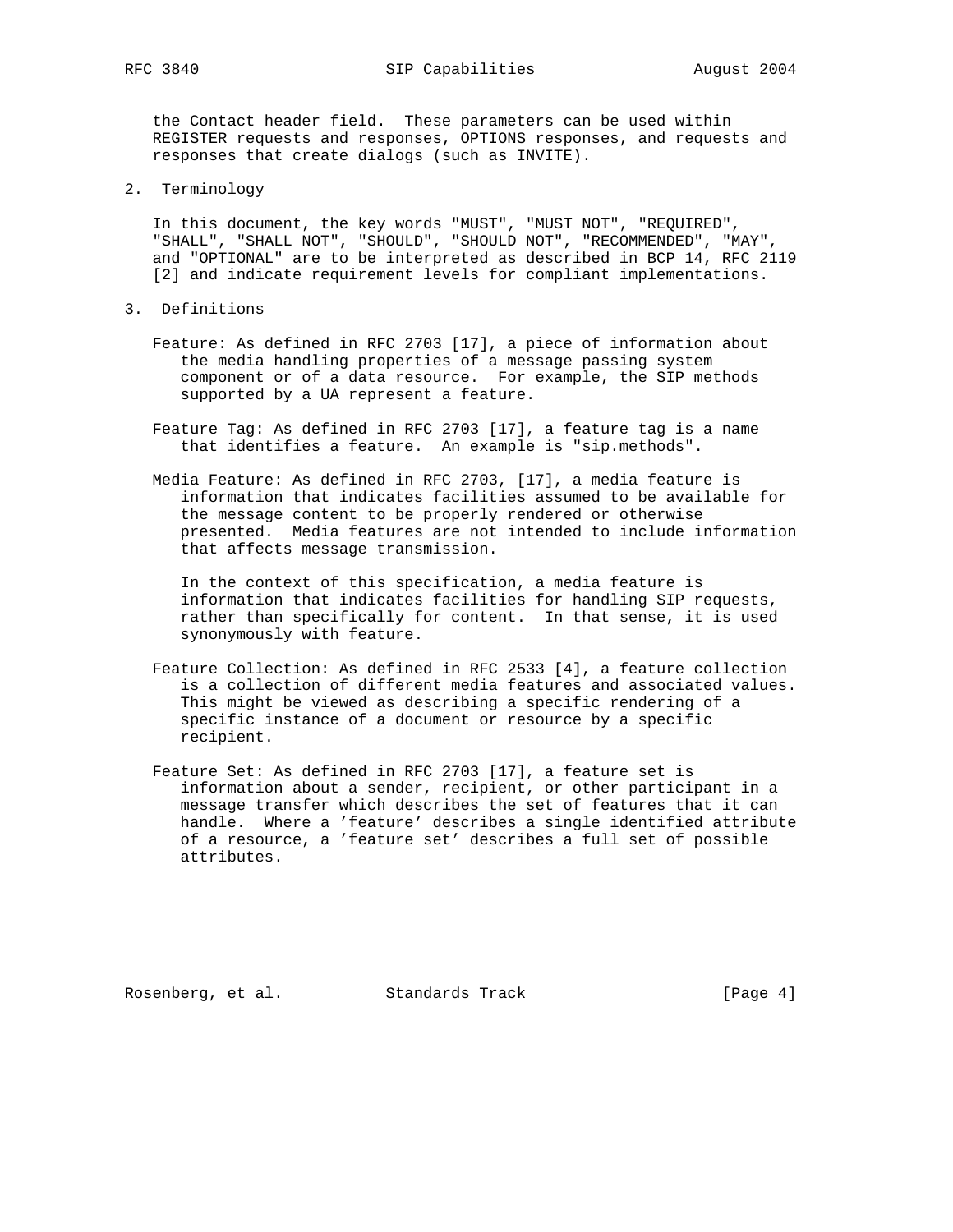- Feature Parameters: A set of SIP header field parameters that can appear in the Contact header field. The feature parameters represent an encoding of a feature set. Each set of feature parameters maps to a feature set predicate.
- Capability: As defined in RFC 2703 [17], a capability is an attribute of a sender or receiver (often the receiver) which indicates an ability to generate or process a particular type of message content. A capability is distinct from a characteristic in that a capability may or may not be utilized in any particular call, whereas a characteristic is a non-negotiable property of a UA. SIP itself will often negotiate whether or not capabilities are used in a call.
- Characteristic: A characteristic is like a capability, but describes an aspect of a UA which is not negotiable. As an example, whether or not a UA is a mobile phone is a characteristic, not a capability. The semantics of this specification do not differentiate between capability and characteristic, but the distinction is useful for illustrative purposes. Indeed, in the text below, when we say "capability", it refers to both capabilities and characteristics, unless the text explicitly says otherwise.

Filter: A single expression in a feature set predicate.

 Simple Filter: An expression in a feature set predicate which is a comparison (equality or inequality) of a feature tag against a feature value.

Disjunction: A boolean OR operation across some number of terms.

Conjunction: A boolean AND operation across some number of terms.

Predicate: A boolean expression.

- Feature Set Predicate: From RFC 2533 [4], a feature set predicate is a function of an arbitrary feature collection value which returns a Boolean result. A TRUE result is taken to mean that the corresponding feature collection belongs to some set of media feature handling capabilities defined by this predicate.
- Contact Predicate: The feature set predicate associated with a URI registered in the Contact header field of a REGISTER request. The contact predicate is derived from the feature parameters in the Contact header field.

Rosenberg, et al. Standards Track [Page 5]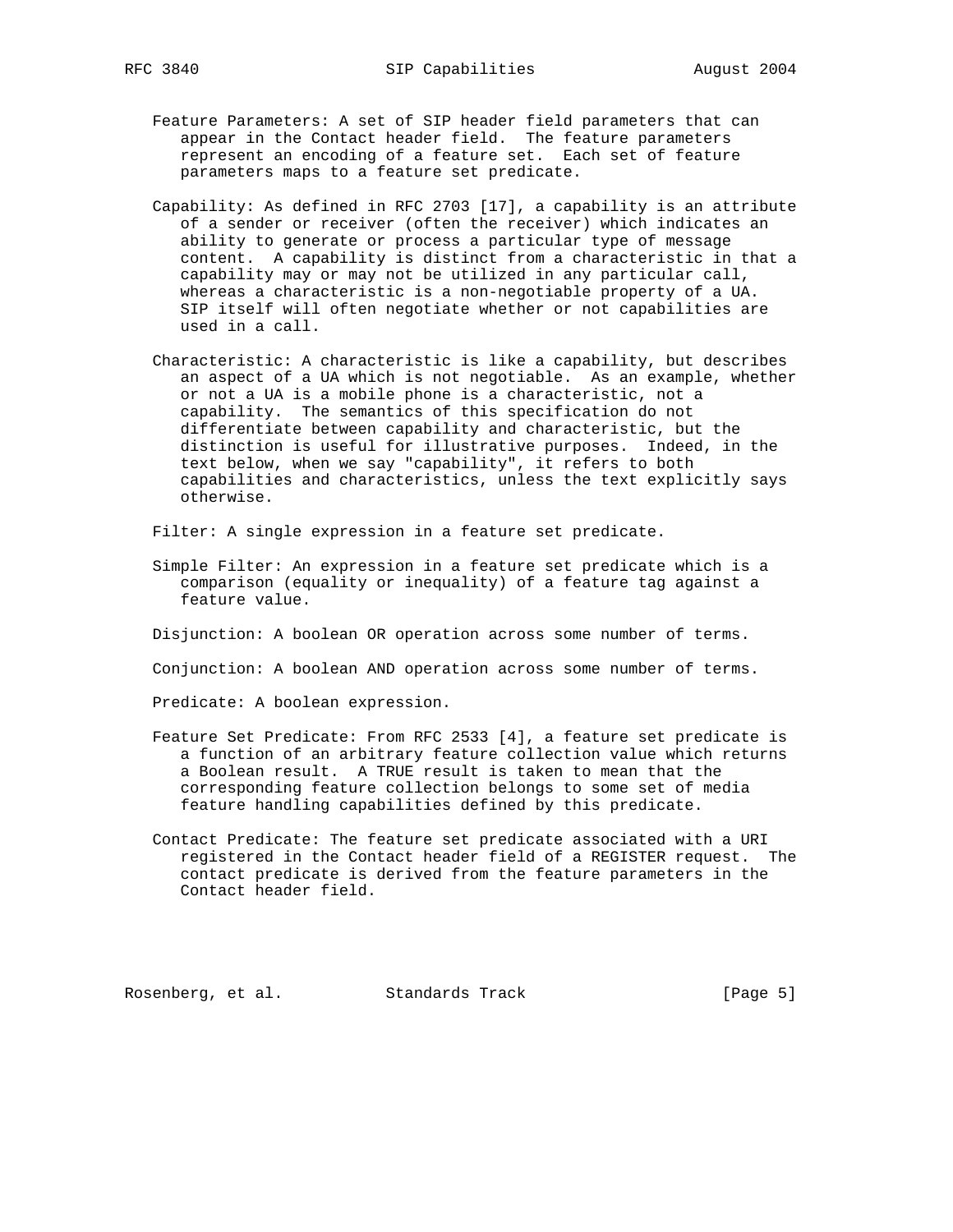### 4. Usage of the Content Negotiation Framework

 This specification makes heavy use of the terminology and concepts in the content negotiation work carried out within the IETF, and documented in several RFCs. The ones relevant to this specification are RFC 2506 [3], which provides a template for registering media feature tags, RFC 2533 [4], which presents a syntax and matching algorithm for media feature sets, RFC 2738 [5], which provides a minor update to RFC 2533, and RFC 2703 [17], which provides a general framework for content negotiation.

 In case the reader does not have the time to read those specifications, Appendix A provides a brief overview of the concepts and terminology in those documents that is critical for understanding this specification.

 Since the content negotiation work was primarily meant to apply to documents or other resources with a set of possible renderings, it is not immediately apparent how it is used to model SIP user agents. A feature set is composed of a set of feature collections, each of which represents a specific rendering supported by the entity described by the feature set. In the context of a SIP user agent, a feature collection represents an instantaneous modality. That is, if you look at the run time processing of a SIP UA and take a snapshot in time, the feature collection describes what it is doing at that very instant.

 This model is important, since it provides guidance on how to determine whether something is a value for a particular feature tag, or a feature tag by itself. If two properties can be exhibited by a UA simultaneously so that both are present in an instantaneous modality, they need to be represented by separate media feature tags. For example, a UA may be able to support some number of media types audio, video, and control. Should each of these be different values for a single "media-types" feature tag, or should each of them be a separate boolean feature tag? The model provides the answer. Since, at any instance in time, a UA could be handling both audio and video, they need to be separate media feature tags. However, the SIP methods supported by a UA can each be represented as different values for the same media feature tag (the "sip.methods" tag), because fundamentally, a UA processes a single request at a time. It may be multi-threading, so that it appears that this is not so, but at a purely functional level, it is true.

 Clearly, there are weaknesses in this model, but it serves as a useful guideline for applying the concepts of RFC 2533 to the problem at hand.

Rosenberg, et al. Standards Track [Page 6]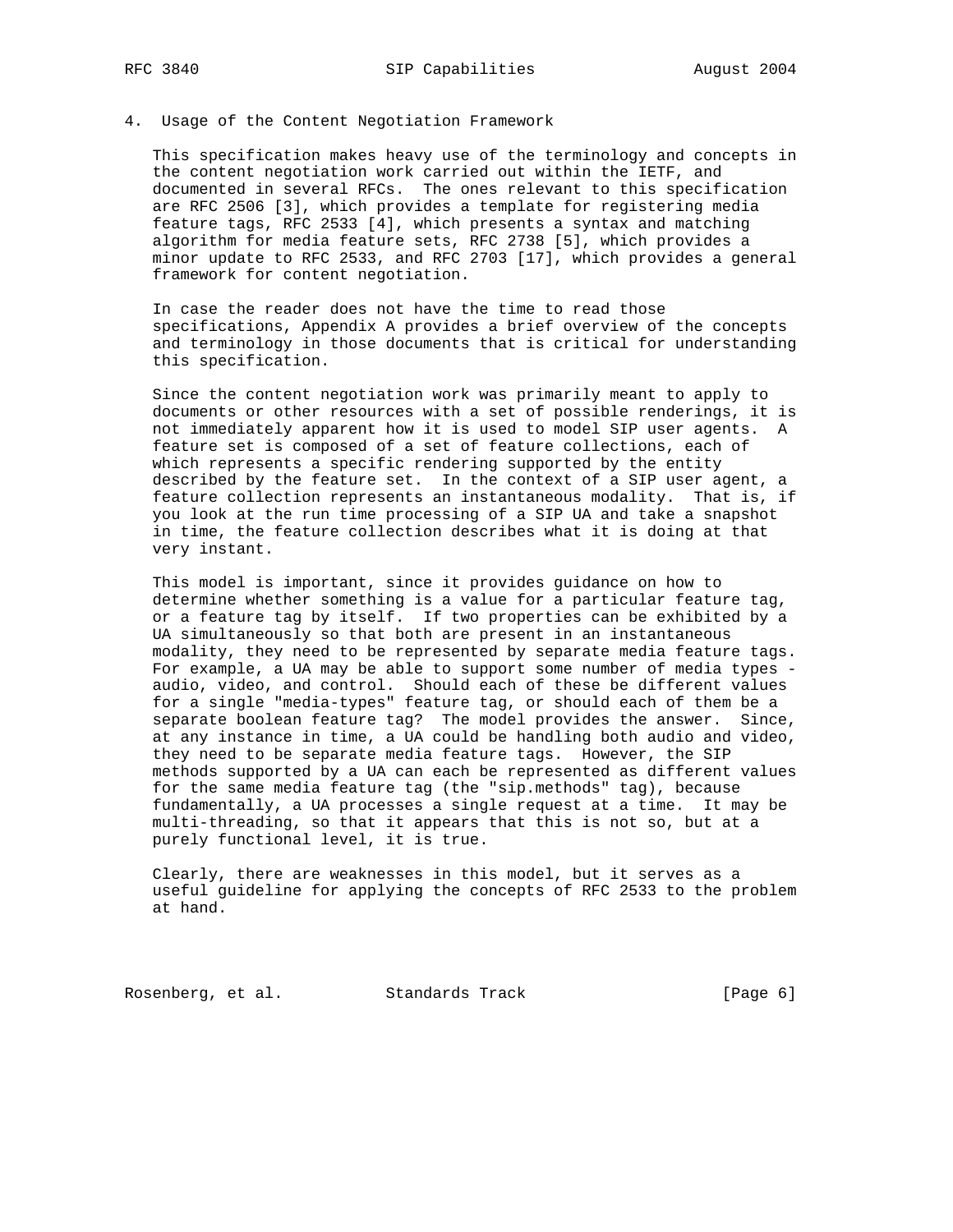#### 5. Computing Capabilities

 To construct a set of Contact header field parameters that indicate capabilities, a UA constructs a feature predicate for that contact. This process is described in terms of RFC 2533 [4] (and its minor update, RFC 2738 [5]) syntax and constructs, followed by a conversion to the syntax used in this specification. However, this represents a logical flow of processing. There is no requirement that an implementation actually use RFC 2533 syntax as an intermediate step.

 A UA MAY use any feature tags that are registered through IANA in the SIP tree (Established in Section 12.1), IETF, or global trees [3]; this document registers several into the SIP tree. The feature tags discussed in this specification are referred to as base tags. While other tags can be used, in order to identify them as feature parameters (as opposed to parameters for another SIP extension), they are encoded with a leading "+" sign in the Contact header field. It is also permissible to use the URI tree [3] for expressing vendor specific feature tags. Feature tags in any other trees created through IANA MAY also be used.

 When using the "sip.methods" feature tag, a UA MUST NOT include values that correspond to methods not standardized in IETF standards track RFCs. When using the "sip.events" feature tag, a UA MUST NOT include values that correspond to event packages not standardized in IETF standards track RFCs. When using the "sip.schemes" feature tag, a UA MUST NOT include values that correspond to schemes not standardized in IETF standards track RFCs. When using the "sip.extensions" feature tag, a UA MUST NOT include values that correspond to option tags not standardized in IETF standards track RFCs.

 Note that the "sip.schemes" feature tag does not indicate the scheme of the registered URI. Rather, it indicates schemes that a UA is capable of sending requests to, should such a URI be received in a web page or Contact header field of a redirect response.

 It is RECOMMENDED that a UA provide complete information in its contact predicate. That is, it SHOULD provide information on as many feature tags as possible. The mechanisms in this specification work best when user agents register complete feature sets. Furthermore, when a UA registers values for a particular feature tag, it MUST list all values that it supports. For example, when including the "sip.methods" feature tag, a UA MUST list all methods it supports.

 The contact predicate constructed by a UA MUST be an AND of terms (called a conjunction). Each term is either an OR (called a disjunction) of simple filters or negations of simple filters, or a

Rosenberg, et al. Standards Track [Page 7]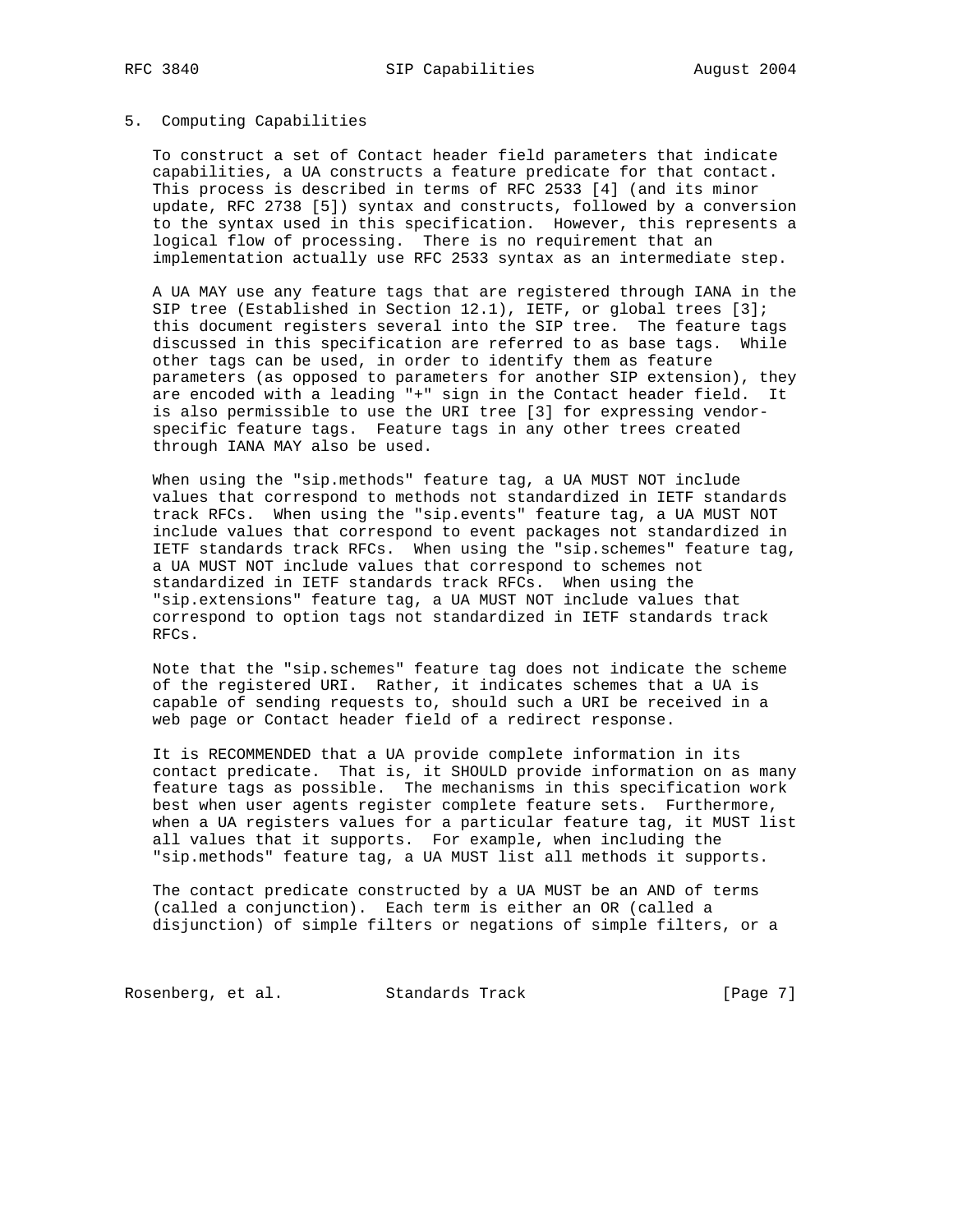single simple filter or negation of a single filter. In the case of a disjunction, each filter in the disjunction MUST indicate feature values for the same feature tag (i.e., the disjunction represents a set of values for a particular feature tag), while each element of the conjunction MUST be for a different feature tag. Each simple filter can be an equality, or in the case of numeric feature tags, an inequality or range. If a string (as defined in RFC 2533 [4]) is used as the value of a simple filter, that value MUST NOT include the "<" or ">" characters, the simple filter MUST NOT be negated, and it MUST be the only simple filter for that particular feature tag. This contact predicate is then converted to a list of feature parameters, following the procedure outlined below.

 The contact predicate is a conjunction of terms. Each term indicates constraints on a single feature tag, and each term is represented by a separate feature parameter that will be present in the Contact header field. The syntax of this parameter depends on the feature tag. Each forward slash in the feature tag is converted to a single quote, and each colon are converted to an exclamation point. For the base tags - that is, those feature tags documented in this specification (sip.audio, sip.automata, sip.class, sip.duplex, sip.data, sip.control, sip.mobility, sip.description, sip.events, sip.priority, sip.methods, sip.extensions, sip.schemes, sip.application, sip.video, language, type, sip.isfocus, sip.actor and sip.text), the leading "sip.", if present, is stripped. For feature tags not in this list, the leading "sip." MUST NOT be stripped if present, and indeed, a plus sign ("+") MUST be added as the first character of the Contact header field parameter. The result is the feature parameter name. As a result of these rules, the base tags appear "naked" in the Contact header field - they have neither a "+" nor a "sip." prefix. All other tags will always have a leading "+" when present in the Contact header field, and will additionally have a "sip." if the tag is in the SIP tree.

 The value of the feature parameter depends on the term of the conjunction. If the term is a boolean expression with a value of true, i.e., (sip.audio=TRUE), the contact parameter has no value. If the term of the conjunction is a disjunction, the value of the contact parameter is a quoted string. The quoted string is a comma separated list of strings, each one derived from one of the terms in the disjunction. If the term of the conjunction is a negation, the value of the contact parameter is a quoted string. The quoted string begins with an exclamation point (!), and the remainder is constructed from the expression being negated.

 The remaining operation is to compute a string from a primitive filter. If the filter is a simple filter that is performing a numeric comparison, the string starts with an octothorpe (#), followed by the

Rosenberg, et al. Standards Track [Page 8]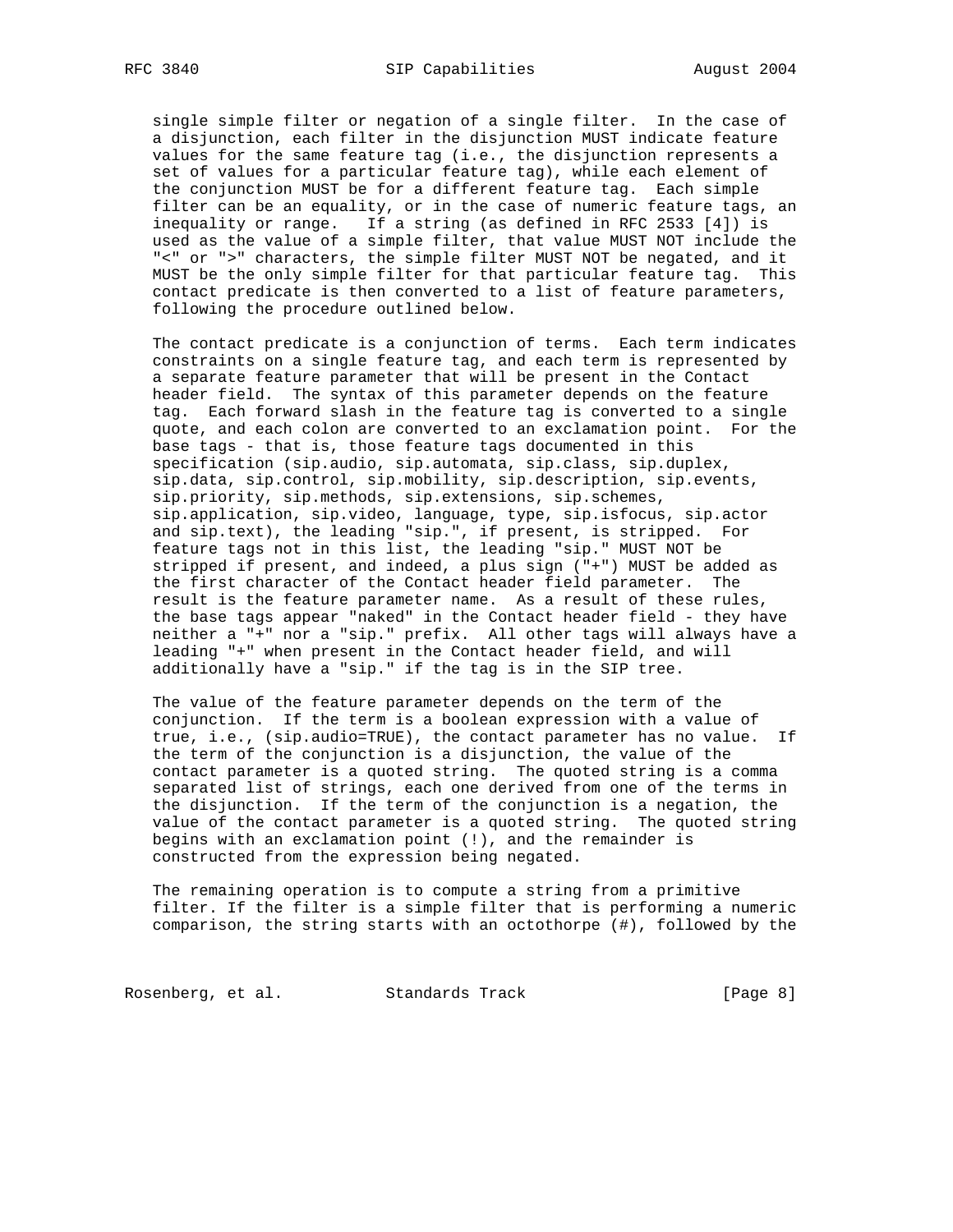comparator in the filter  $(=, >=, \text{ or } <-),$  followed by the value from the filter. If the value from the filter is expressed in rational form  $(X / Y)$ , then X and Y are divided, yielding a decimal number, and this decimal number is output to the string.

 RFC 2533 uses a fractional notation to describe rational numbers. This specification uses a decimal form. The above text merely converts between the two representations. Practically speaking, this conversion is not needed since the numbers are the same in either case. However, it is described in case implementations wish to directly plug the predicates generated by the rules in this section into an RFC 2533 implementation.

If the filter is a range (foo=X..Y), the string is equal to  $X:Y$ , where X and Y have been converted from fractional numbers  $(A / B)$  to their decimal equivalent.

 If the filter is an equality over a token or boolean, then that token or boolean value ("TRUE" or "FALSE") is output to the string.

 If the filter is an equality over a quoted string, the output is a less than (<), followed by the quoted string, followed by a greater than  $(>)$ .

As an example, this feature predicate:

 (& (sip.mobility=fixed) (| (! (sip.events=presence)) (sip.events=message-summary)) (| (language=en) (language=de)) (sip.description="PC") (sip.newparam=TRUE) (rangeparam=-4..5125/1000))

would be converted into the following feature parameters:

 mobility="fixed";events="!presence,message-summary";language="en,de" ;description="<PC>";+sip.newparam;+rangeparam="#-4:+5.125"

 These feature tags would then appear as part of the Contact header field:

 Contact: <sip:user@pc.example.com> ;mobility="fixed";events="!presence,message-summary" ;language="en,de";description="<PC>" ;+sip.newparam;+rangeparam="#-4:+5.125"

 Notice how the leading "sip." was stripped from the sip.mobility, sip.events and sip.description feature tags before encoding them in

Rosenberg, et al. Standards Track [Page 9]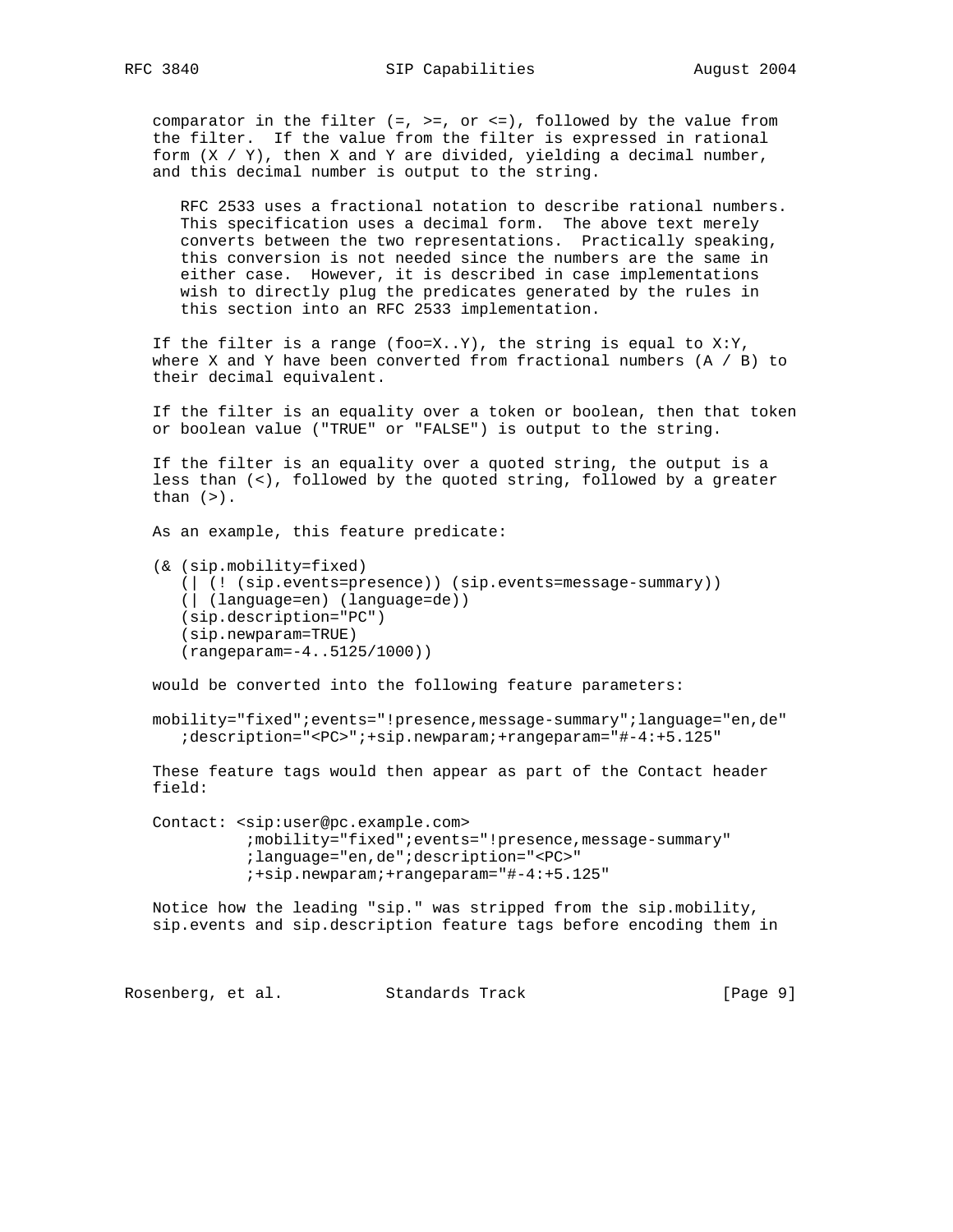the Contact header field. This is because these feature tags are amongst the base tags listed above. It is for this reason that these feature tags were not encoded with a leading "+" either. However, the sip.newparam feature tag was encoded with both the "+" and its leading "sip.", and the rangeparam was also encoded with a leading "+". This is because neither of these feature tags are defined in this specification. As such, the leading "sip." is not stripped off, and a "+" is added.

# 6. Expressing Capabilities in a Registration

 When a UA registers, it can choose to indicate a feature set associated with a registered contact. Whether or not a UA does so depends on what the registered URI represents. If the registered URI represents a UA instance (the common case in registrations), a UA compliant to this specification SHOULD indicate a feature set using the mechanisms described here. If, however, the registered URI represents an address-of-record, or some other resource that is not representable by a single feature set, it SHOULD NOT include a feature set. As an example, if a user wishes to forward calls from sip:user1@example.com to sip:user2@example.org, it could generate a registration that looks like, in part:

 REGISTER sip:example.com SIP/2.0 To: sip:user1@example.com Contact: sip:user2@example.org

 In this case, the registered contact is not identifying a UA, but rather, another address-of-record. In such a case, the registered contact would not indicate a feature set.

 However, in some cases, a UA may wish to express feature parameters for an address-of-record. One example is an AOR which represents a multiplicity of devices in a home network, and routes to a proxy server in the user's home. Since all devices in the home are for personal use, the AOR itself can be described with the ;class="personal" feature parameter. A registration that forwards calls to this home AOR could make use of that feature parameter. Generally speaking, a feature parameter can only be associated with an address-of-record if all devices bound to that address-of-record share the exact same set of values for that feature parameter.

 Similarly, in some cases, a UA can exhibit one characteristic or another, but the characteristic is not known in advance. For example, a UA could represent a device that is a phone with an embedded answering machine. The ideal way to treat such devices is to model them as if they were actually a proxy fronting two devices a phone (which is never an answering machine), and an answering

Rosenberg, et al. Standards Track [Page 10]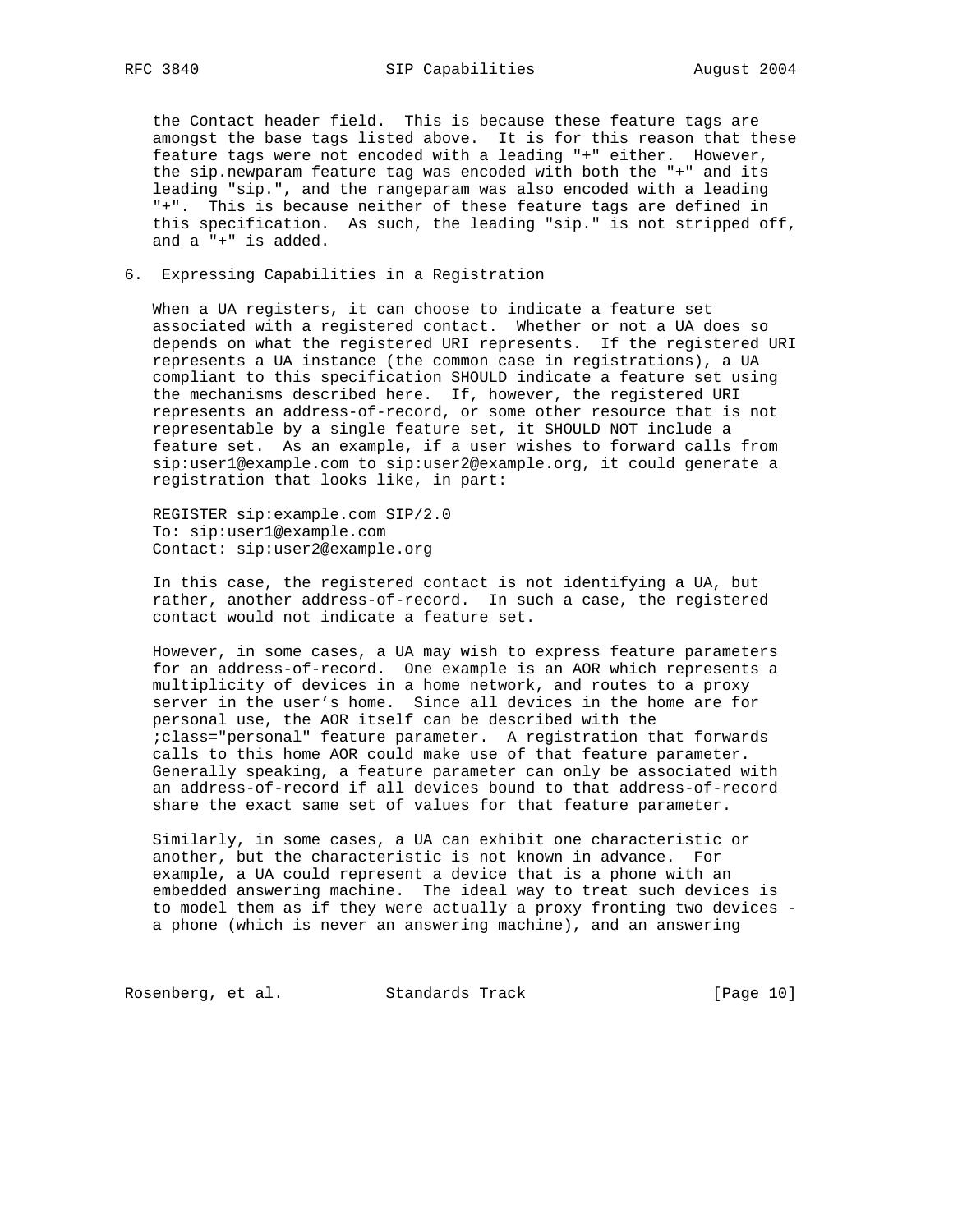machine (which is never a phone). The registration from this device would be constructed as if it were an AOR, as per the procedures above. Generally, this means that, unless the characteristic is identical between the logical devices, that characteristic will not be present in any registration generated by the actual device.

 The remainder of this section assumes that a UA would like to associate a feature set with a contact that it is registering. This feature set is constructed and converted to a series of Contact header field parameters, as described in Section 5, and those feature parameters are added to the Contact header field value containing the URI to which the parameters apply. The Allow, Accept, Accept- Language and Allow-Events [9] header fields are allowed in REGISTER requests, and also indicate capabilities. However, their semantic in REGISTER is different, indicating capabilities, used by the registrar, for generation of the response. As such, they are not a substitute or an alternate for the Contact feature parameters, which indicate the capabilities of the UA generally speaking.

 The REGISTER request MAY contain a Require header field with the value "pref" if the client wants to be sure that the registrar understands the extensions defined in this specification. This means that the registrar will store the feature parameters, and make them available to elements accessing the location service within the domain. In the absence of the Require header field, a registrar that does not understand this extension will simply ignore the Contact header field parameters.

 If a UA registers against multiple separate addresses-of-record, and the contacts registered for each have different capabilities, a UA MUST use different URIs in each registration. This allows the UA to uniquely determine the feature set that is associated with the request URI of an incoming request.

 As an example, a voicemail server that is a UA that supports audio and video media types and is not mobile would construct a feature predicate like this:

 (& (sip.audio=TRUE) (sip.video=TRUE) (sip.actor=msg-taker) (sip.automata=TRUE) (sip.mobility=fixed) (| (sip.methods=INVITE) (sip.methods=BYE) (sip.methods=OPTIONS) (sip.methods=ACK) (sip.methods=CANCEL)))

Rosenberg, et al. Standards Track [Page 11]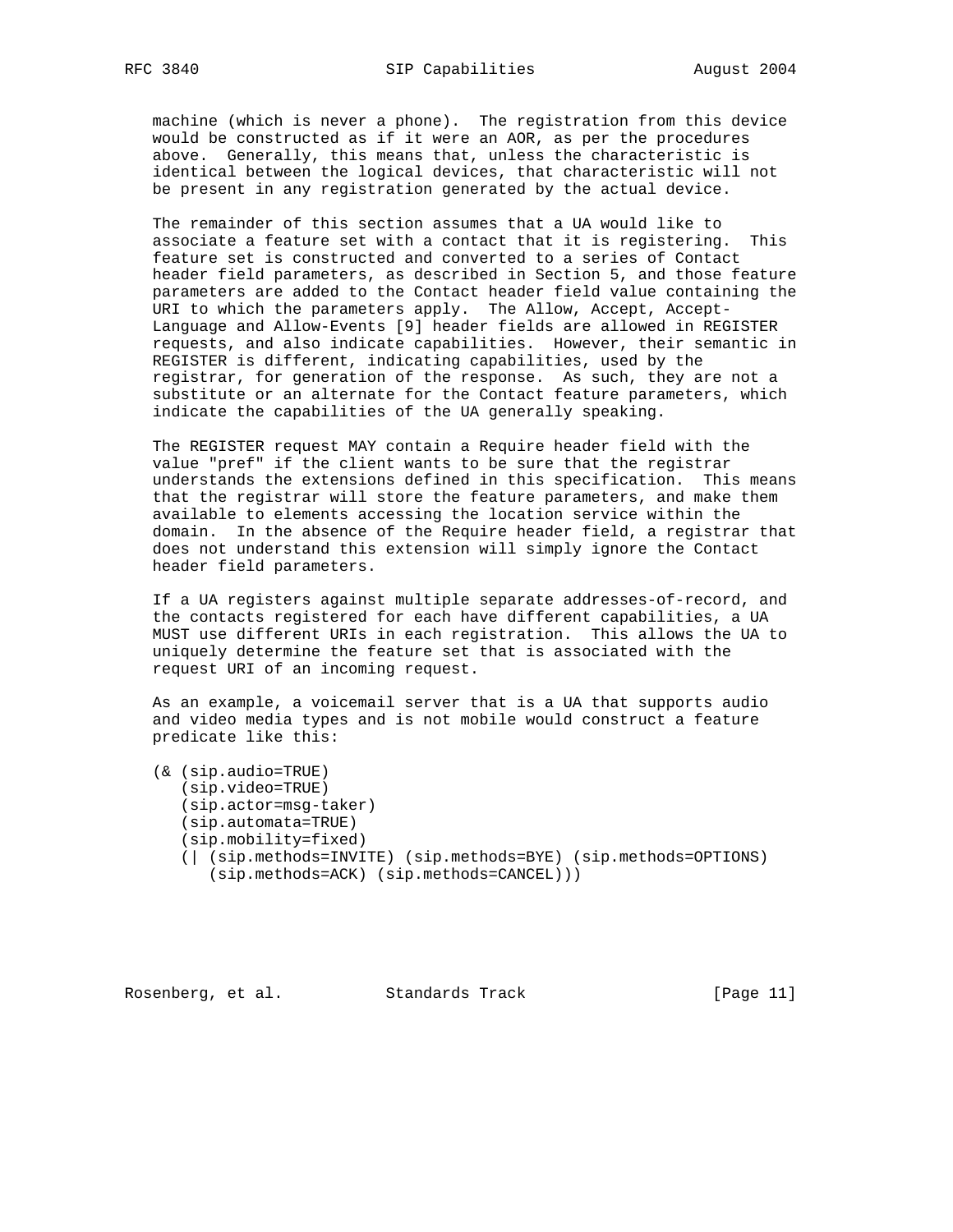These would be converted into feature parameters and included in the REGISTER request:

```
 REGISTER sip:example.com SIP/2.0
From: sip:user@example.com;tag=asd98
To: sip:user@example.com
Call-ID: hh89as0d-asd88jkk@host.example.com
CSeq: 9987 REGISTER
Max-Forwards: 70
Via: SIP/2.0/UDP host.example.com;branch=z9hG4bKnashds8
Contact: <sip:user@host.example.com>;audio;video
  ;actor="msg-taker";automata;mobility="fixed"
 ; methods="INVITE, BYE, OPTIONS, ACK, CANCEL"
Content-Length: 0
```
 Note that a voicemail server is usually an automata and a message taker.

 When a UAC refreshes its registration, it MUST include its feature parameters in that refresh if it wishes for them to remain active. Furthermore, when a registrar returns a 200 OK response to a REGISTER request, each Contact header field value MUST include all of the feature parameters associated with that URI.

7. Indicating Feature Sets in Remote Target URIs

 Target refresh requests and responses are used to establish and modify the remote target URI in a dialog. The remote target URI is conveyed in the Contact header field. A UAC or UAS MAY add feature parameters to the Contact header field value in target refresh requests and responses for the purpose of indicating the capabilities of the UA. To do that, it constructs a set of feature parameters according to Section 5. These are then added as Contact header field parameters in the request or response.

 The feature parameters can be included in both initial requests and mid-dialog requests, and MAY change mid-dialog to signal a change in UA capabilities.

 There is overlap in the callee capabilities mechanism with the Allow, Accept, Accept-Language, and Allow-Events [9] header fields, which can also be used in target refresh requests. Specifically, the Allow header field and "sip.methods" feature tag indicate the same information. The Accept header field and the "type" feature tag indicate the same information. The Accept-Language header field and the "language" feature tag indicate the same information. The Allow-Events header field and the "sip.events" feature tag indicate the same information. It is possible that other header fields and

Rosenberg, et al. Standards Track [Page 12]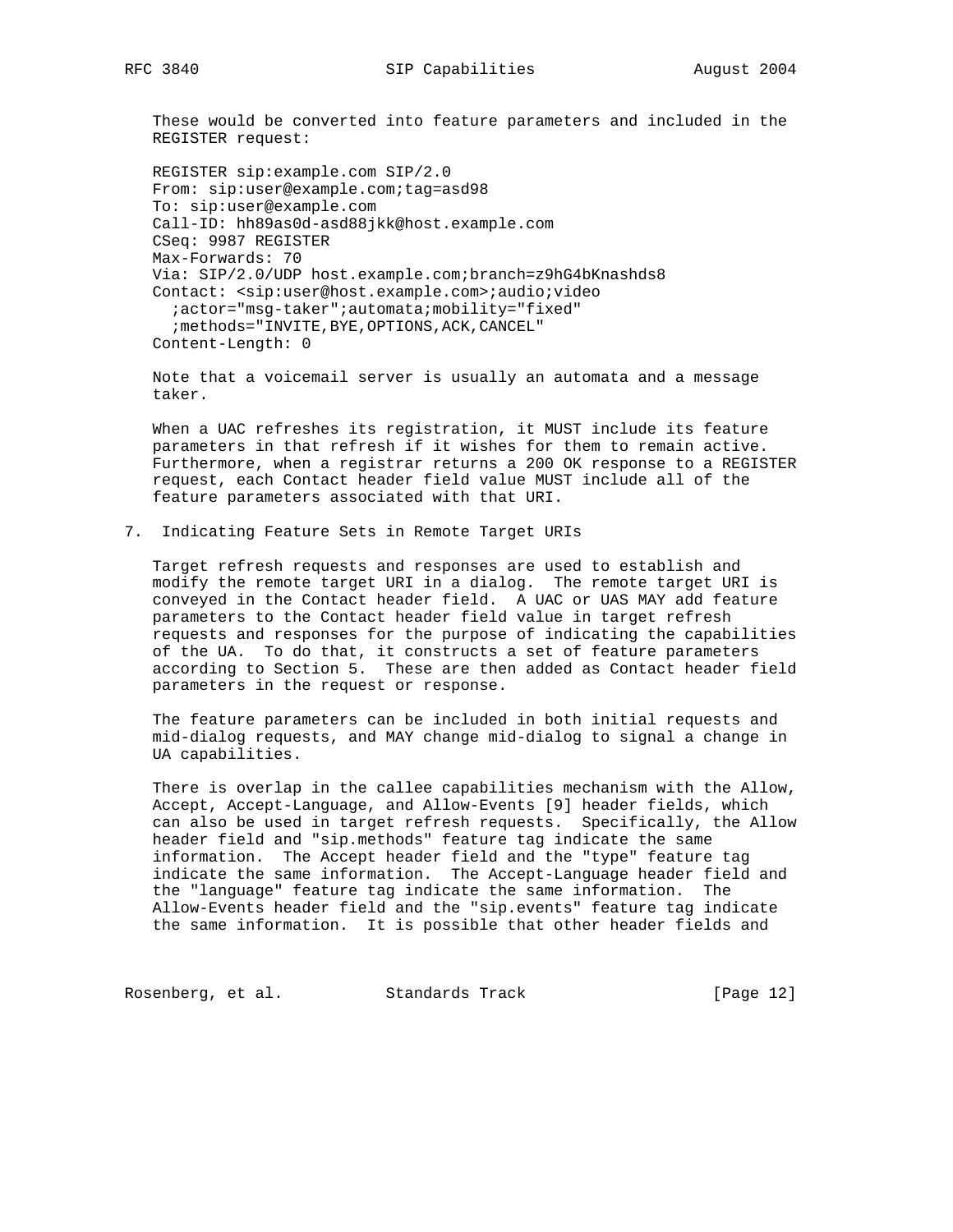feature tags defined in the future may also overlap. When there exists a feature tag that describes a capability that can also be represented with a SIP header field, a UA MUST use the header field to describe the capability. A UA receiving a message that contains both the header field and the feature tag MUST use the header field, and not the feature tag.

## 8. OPTIONS Processing

 When a UAS compliant to this specification receives an OPTIONS request, it MAY add feature parameters to the Contact header field in the OPTIONS response for the purpose of indicating the capabilities of the UA. To do that, it constructs a set of feature parameters according to Section 5. These are then added as Contact header field parameters in OPTIONS response. Indeed, if feature parameters were included in the registration generated by that UA, those same parameters SHOULD be used in the OPTIONS response.

 The guidelines in Section 7 regarding the overlap of the various callee capabilities feature tags with SIP header fields applies to the generation of OPTIONS responses as well. In particular, they apply when a Contact header field is describing the UA which generated the OPTIONS response. When a Contact header field in the OPTIONS response is identifying a different UA, there is no overlap.

9. Contact Header Field

 This specification extends the Contact header field. In particular, it allows for the Contact header field parameters to include feature-param. Feature-param is a feature parameter that describes a feature of the UA associated with the URI in the Contact header field. Feature parameters are identifiable because they either belong to the well known set of base feature tags, or they begin with a plus sign.

| feature-param   | = enc-feature-tag [EQUAL LDQUOT (tag-value-list |
|-----------------|-------------------------------------------------|
|                 | / string-value ) RDQUOT]                        |
| enc-feature-tag | = base-tags / other-tags                        |
| base-tags       | $=$ "audio" / "automata" /                      |
|                 | "class" / "duplex" / "data" /                   |
|                 | "control" / "mobility" / "description" /        |
|                 | "events" / "priority" / "methods" /             |
|                 | "schemes" / "application" / "video" /           |
|                 | "language" / "type" / "isfocus" /               |
|                 | "actor" / "text" / "extensions"                 |
| other-tags      | $=$ " $+$ " ftag-name                           |
| ftag-name       | = ALPHA *( ALPHA / DIGIT / "!" / "'" /          |
|                 | " " / " – " / "응" )                             |
|                 |                                                 |

Rosenberg, et al. Standards Track [Page 13]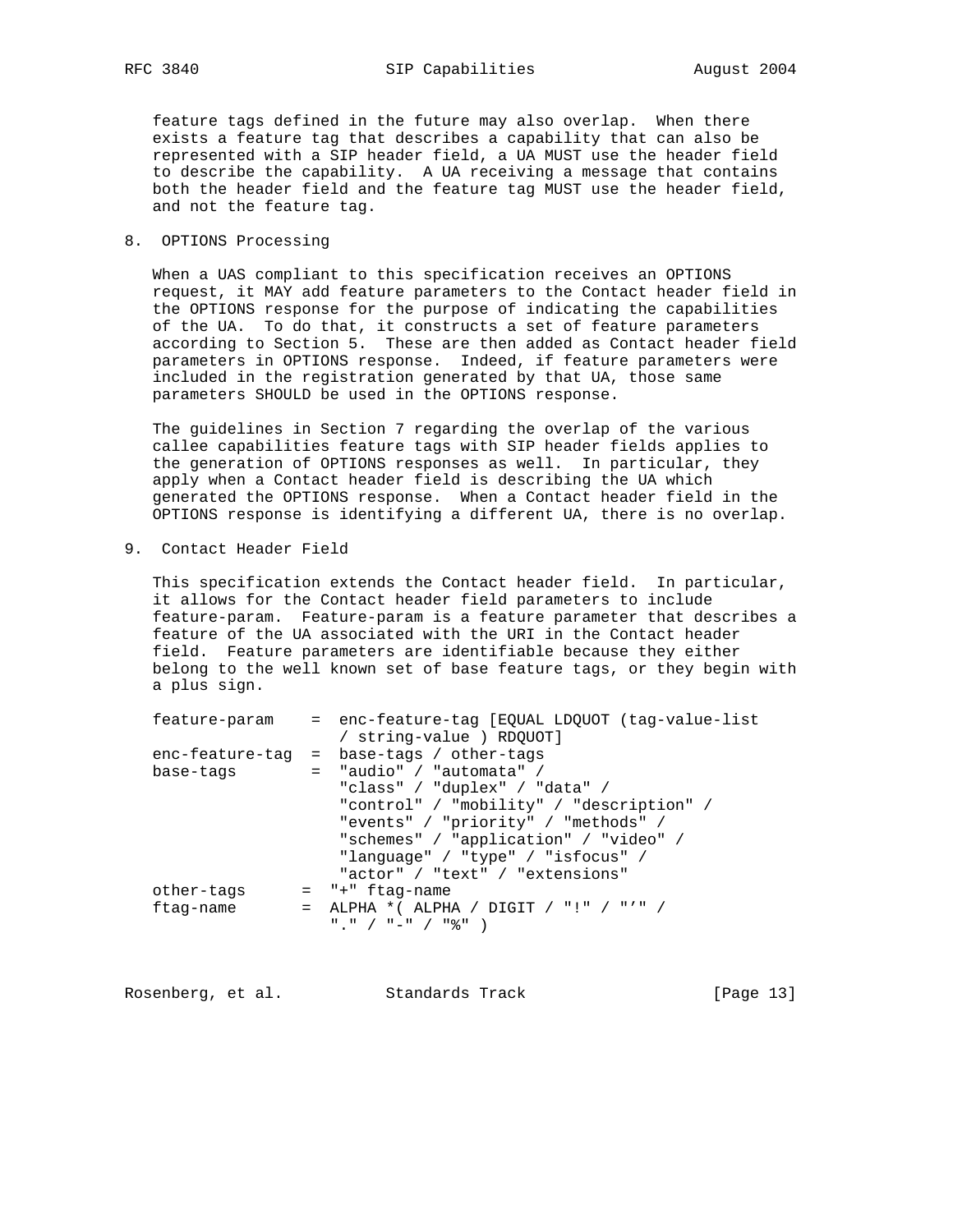| tag-value-list<br>tag-value<br>token-nobang | $=$ tag-value $*(", " tag-value)$<br>= ["!"] (token-nobang / boolean / numeric)<br>$= 1*(alphanum / "-" / "." ' "8" / "*"$ |
|---------------------------------------------|----------------------------------------------------------------------------------------------------------------------------|
| boolean                                     | $=$ "TRUE" / "FALSE"                                                                                                       |
| numeric                                     | = "#" numeric-relation number                                                                                              |
|                                             | numeric-relation = ">=" / "<=" / "=" / (number ":")                                                                        |
| number                                      | = [ "+" / "-" ] 1*DIGIT ["." 0*DIGIT]                                                                                      |
| string-value                                | = "<" *(qdtext-no-abkt / quoted-pair ) ">"                                                                                 |
| qdtext-no-abkt                              | = LWS / $x21$ / $x23-3B$ / $x3D$                                                                                           |
|                                             | / %x3F-5B / %x5D-7E / UTF8-NONASCII                                                                                        |

 Note that the tag-value-list uses an actual comma instead of the COMMA construction because it appears within a quoted string, where line folding cannot take place.

The production for qdtext can be found in RFC 3261 [1].

 There are additional constraints on the usage of feature-param that cannot be represented in a BNF. There MUST only be one instance of any feature tag in feature-param. Any numbers present in a feature parameter MUST be representable using an ANSI C double.

 The following production updates the one in RFC 3261 [1] for contact-params:

contact-params  $= c-p-q / c-p-expires / feature-param$ / contact-extension

10. Media Feature Tag Definitions

 This specification defines an initial set of media feature tags for use with this specification. This section serves as the IANA registration for these feature tags, which are made into the SIP media feature tag tree. New media feature tags are registered in the IETF or global trees based on the process defined for feature tag registrations [3], or in the SIP tree based on the process defined in Section 12.1.

 Any registered feature tags MAY be used with this specification. However, several existing ones appear to be particularly applicable. These include the language feature tag [6], which can be used to specify the language of the human or automata represented by the UA, and the type feature tag [7], which can be used to specify the MIME types that a SIP UA can receive in a SIP message. The audio, video, application, data, and control feature tags in the SIP tree (each of which indicate a media type, as defined in RFC 2327 [8]) are different. They do not indicate top level MIME types which can be

Rosenberg, et al. Standards Track [Page 14]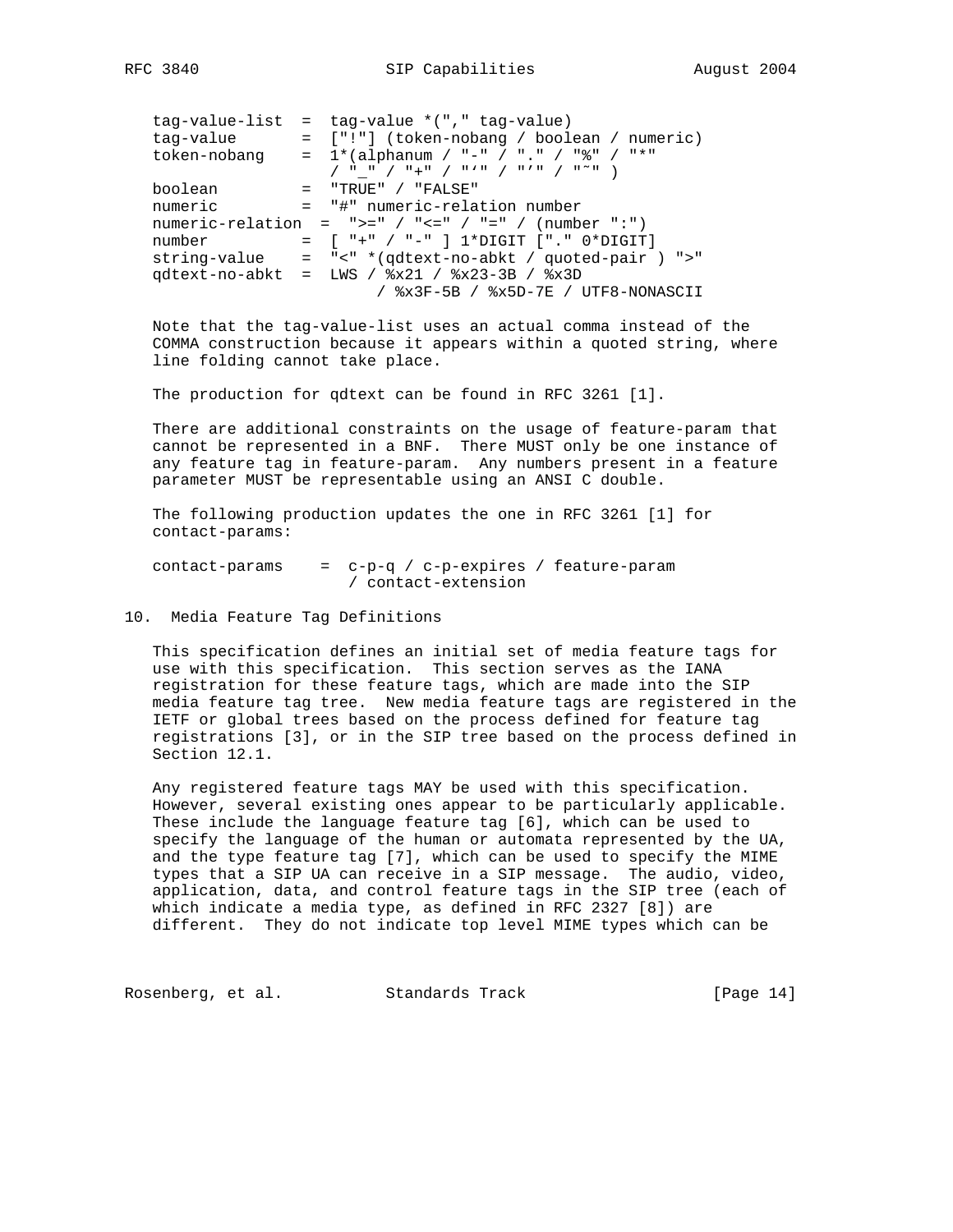received in SIP requests. Rather, they indicate media types that can be used in media streams, and as a result, match up with the types defined in RFC 2327 [8].

 If a new SDP media type were to be defined, such as "message", a new feature tag registration SHOULD be created for it in the SIP tree. The name of the feature tag MUST equal "sip." concatenated with the name of the media type, unless there is an unlikely naming collision between the new media type and an existing feature tag registration. As a result, implementations can safely construct caller preferences and callee capabilities for the new media type before it is registered, as long as there is no naming conflict.

 If a new media feature tag is registered with the intent of using that tag with this specification, the registration is done for the unencoded form of the tag (see Section 5). In other words, if a new feature tag "foo" is registered in the IETF tree, the IANA registration would be for the tag "foo" and not "+foo". Similarly, if a new feature tag "sip.gruu" is registered in the SIP tree, the IANA registration would be for the tag "sip.gruu" and not "+sip.gruu" or "gruu". As such, all registrations into the SIP tree will have the "sip." prefix.

 The feature tags in this section are all registered in the SIP media feature tag tree created by Section 12.1.

10.1. Audio

Media feature tag name: sip.audio

ASN.1 Identifier: 1.3.6.1.8.4.1

 Summary of the media feature indicated by this tag: This feature tag indicates that the device supports audio as a streaming media type.

Values appropriate for use with this feature tag: Boolean.

 The feature tag is intended primarily for use in the following applications, protocols, services, or negotiation mechanisms: This feature tag is most useful in a communications application for describing the capabilities of a device, such as a phone or PDA.

 Examples of typical use: Routing a call to a phone that can support audio.

Related standards or documents: RFC 3840

Rosenberg, et al. Standards Track [Page 15]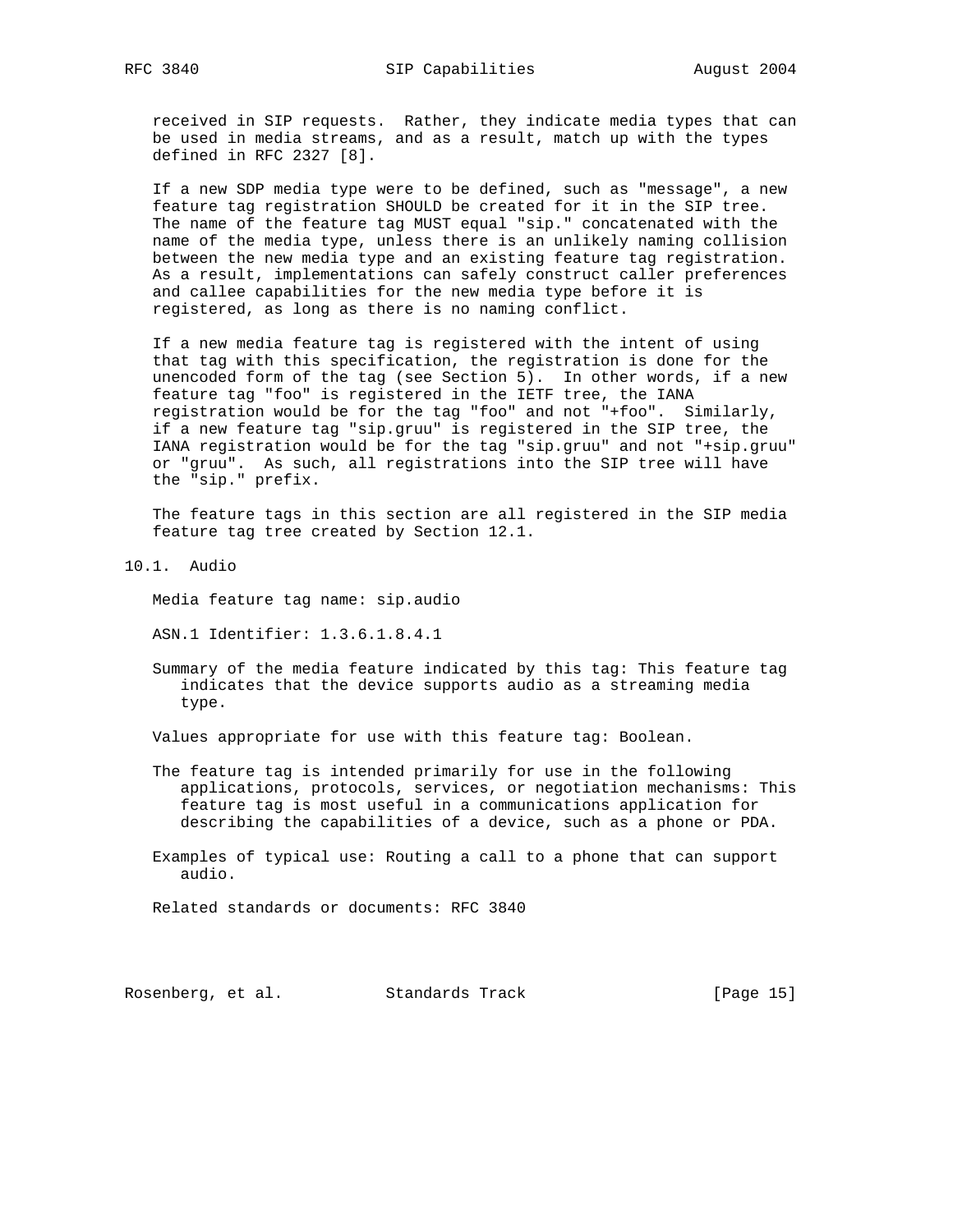Security Considerations: Security considerations for this media feature tag are discussed in Section 11.1 of RFC 3840.

10.2. Application

Media feature tag name: sip.application

ASN.1 Identifier: 1.3.6.1.8.4.2

 Summary of the media feature indicated by this tag: This feature tag indicates that the device supports application as a streaming media type. This feature tag exists primarily for completeness. Since so many MIME types are underneath application, indicating the ability to support applications provides little useful information.

Values appropriate for use with this feature tag: Boolean.

 The feature tag is intended primarily for use in the following applications, protocols, services, or negotiation mechanisms: This feature tag is most useful in a communications application, for describing the capabilities of a device, such as a phone or PDA.

 Examples of typical use: Routing a call to a phone that can support a media control application.

Related standards or documents: RFC 3840

 Security Considerations: Security considerations for this media feature tag are discussed in Section 11.1 of RFC 3840.

10.3. Data

Media feature tag name: sip.data

ASN.1 Identifier: 1.3.6.1.8.4.3

 Summary of the media feature indicated by this tag: This feature tag indicates that the device supports data as a streaming media type.

Values appropriate for use with this feature tag: Boolean.

 The feature tag is intended primarily for use in the following applications, protocols, services, or negotiation mechanisms: This feature tag is most useful in a communications application for describing the capabilities of a device, such as a phone or PDA.

Rosenberg, et al. Standards Track [Page 16]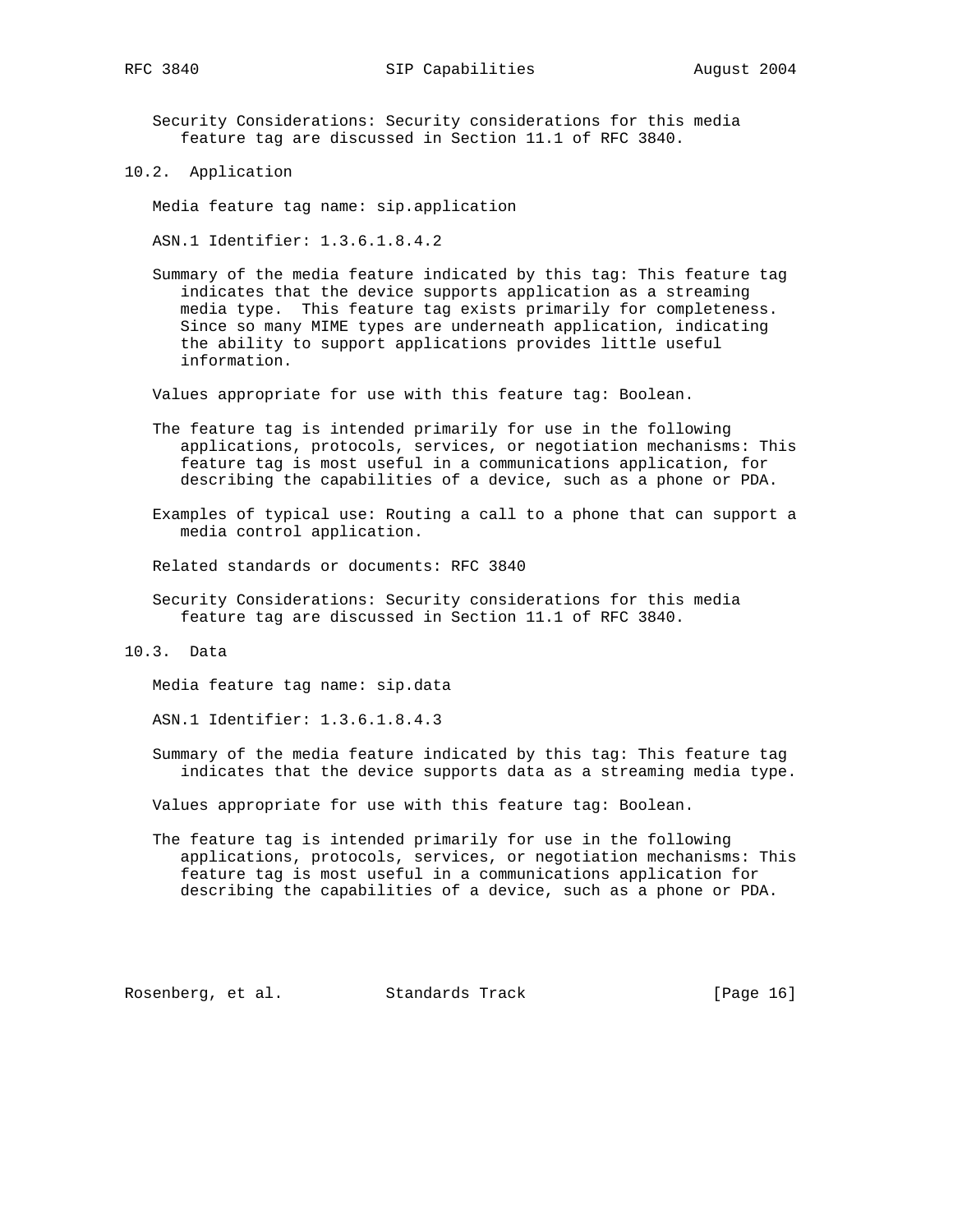Examples of typical use: Routing a call to a phone that can support a data streaming application.

Related standards or documents: RFC 3840

- Security Considerations: Security considerations for this media feature tag are discussed in Section 11.1 of RFC 3840.
- 10.4. Control

Media feature tag name: sip.control

ASN.1 Identifier: 1.3.6.1.8.4.4

 Summary of the media feature indicated by this tag: This feature tag indicates that the device supports control as a streaming media type.

Values appropriate for use with this feature tag: Boolean.

- The feature tag is intended primarily for use in the following applications, protocols, services, or negotiation mechanisms: This feature tag is most useful in a communications application for describing the capabilities of a device, such as a phone or PDA.
- Examples of typical use: Routing a call to a phone that can support a floor control application.

Related standards or documents: RFC 3840

 Security Considerations: Security considerations for this media feature tag are discussed in Section 11.1 of RFC 3840.

Media feature tag name: sip.video

ASN.1 Identifier: 1.3.6.1.8.4.5

 Summary of the media feature indicated by this tag: This feature tag indicates that the device supports video as a streaming media type.

Values appropriate for use with this feature tag: Boolean.

<sup>10.5.</sup> Video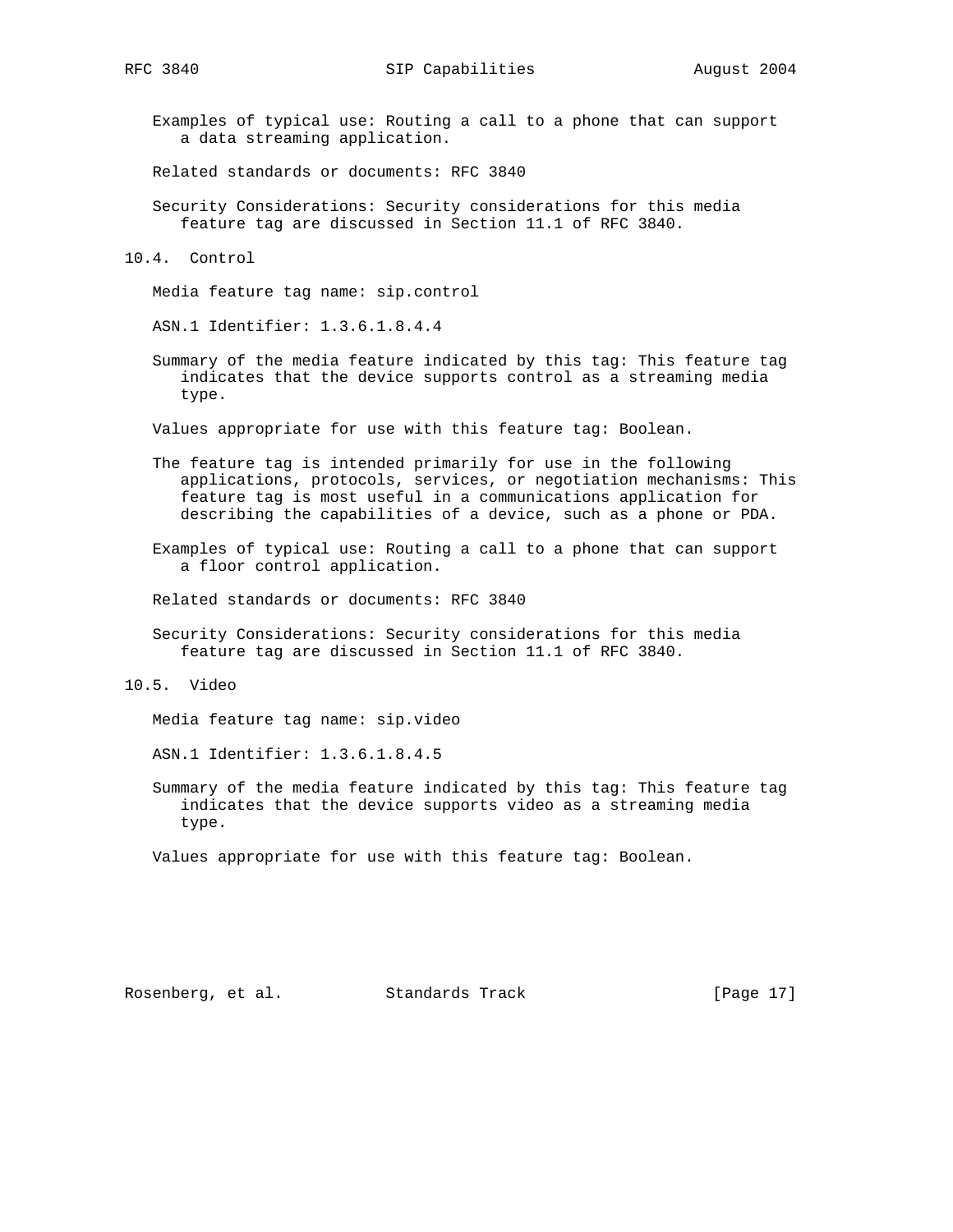- The feature tag is intended primarily for use in the following applications, protocols, services, or negotiation mechanisms: This feature tag is most useful in a communications application for describing the capabilities of a device, such as a phone or PDA.
- Examples of typical use: Routing a call to a phone that can support video.
- Related standards or documents: RFC 3840
- Security Considerations: Security considerations for this media feature tag are discussed in Section 11.1 of RFC 3840.

10.6. Text

Media feature tag name: sip.text

ASN.1 Identifier: 1.3.6.1.8.4.6

 Summary of the media feature indicated by this tag: This feature tag indicates that the device supports text as a streaming media type.

Values appropriate for use with this feature tag: Boolean.

- The feature tag is intended primarily for use in the following applications, protocols, services, or negotiation mechanisms: This feature tag is most useful in a communications application for describing the capabilities of a device, such as a phone or PDA.
- Examples of typical use: Routing a call to a phone that can support text.

Related standards or documents: RFC 3840

 Security Considerations: Security considerations for this media feature tag are discussed in Section 11.1 of RFC 3840.

## 10.7. Automata

Media feature tag name: sip.automata

ASN.1 Identifier: 1.3.6.1.8.4.7

 Summary of the media feature indicated by this tag: The sip.automata feature tag is a boolean value that indicates whether the UA represents an automata (such as a voicemail server, conference server, IVR, or recording device) or a human.

Rosenberg, et al. Standards Track [Page 18]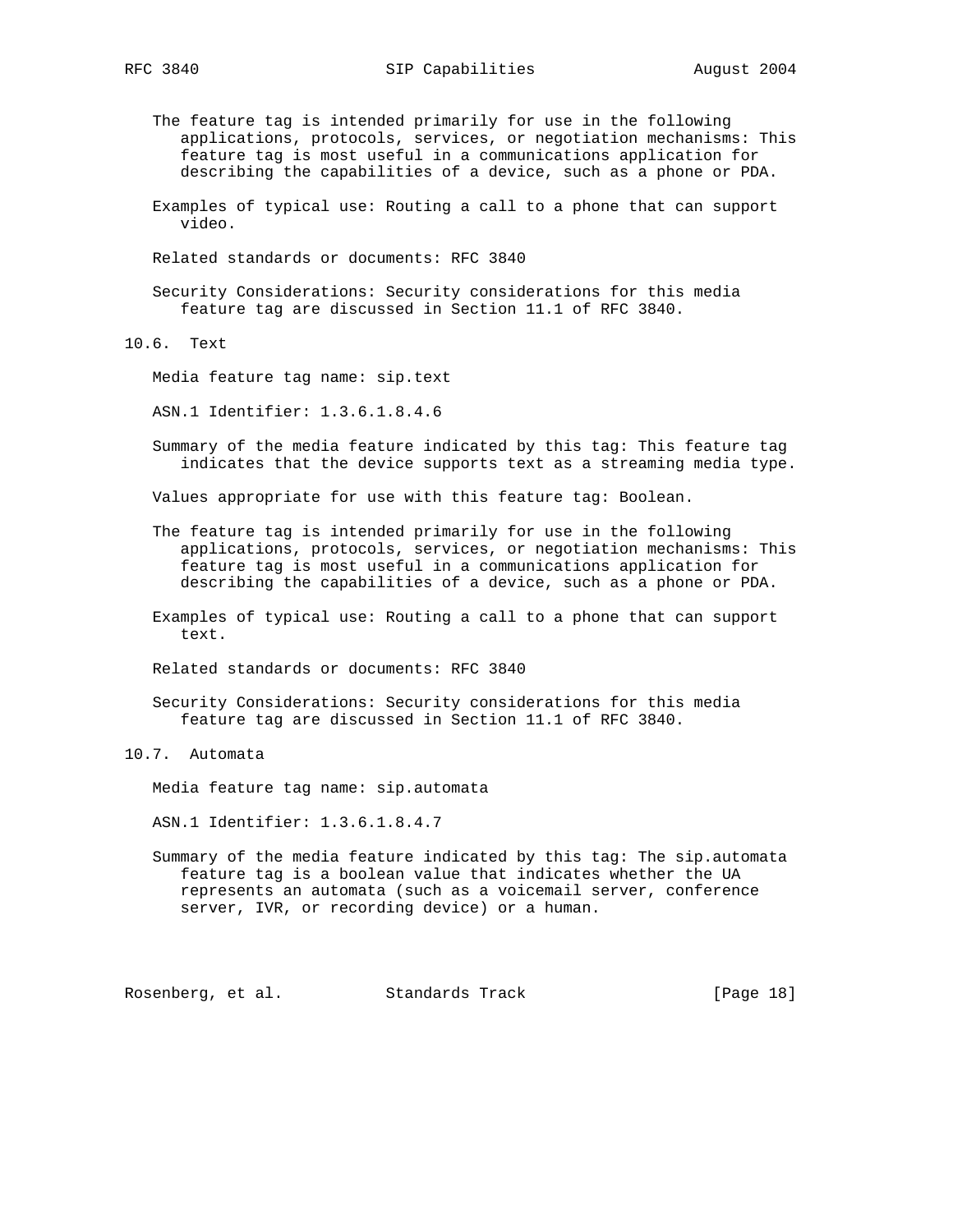Values appropriate for use with this feature tag: Boolean. TRUE indicates that the UA represents an automata.

- The feature tag is intended primarily for use in the following applications, protocols, services, or negotiation mechanisms: This feature tag is most useful in a communications application for describing the capabilities of a device, such as a phone or PDA.
- Examples of typical use: Refusing to communicate with an automata when it is known that automated services are unacceptable.

Related standards or documents: RFC 3840

 Security Considerations: Security considerations for this media feature tag are discussed in Section 11.1 of RFC 3840.

10.8. Class

Media feature tag name: sip.class

ASN.1 Identifier: 1.3.6.1.8.4.8

- Summary of the media feature indicated by this tag: This feature tag indicates the setting, business or personal, in which a communications device is used.
- Values appropriate for use with this feature tag: Token with an equality relationship. Typical values include:

business: The device is used for business communications.

personal: The device is used for personal communications.

- The feature tag is intended primarily for use in the following applications, protocols, services, or negotiation mechanisms: This feature tag is most useful in a communications application, for describing the capabilities of a device, such as a phone or PDA.
- Examples of typical use: Choosing between a business phone and a home phone.

Related standards or documents: RFC 3840

 Security Considerations: Security considerations for this media feature tag are discussed in Section 11.1 of RFC 3840.

Rosenberg, et al. Standards Track [Page 19]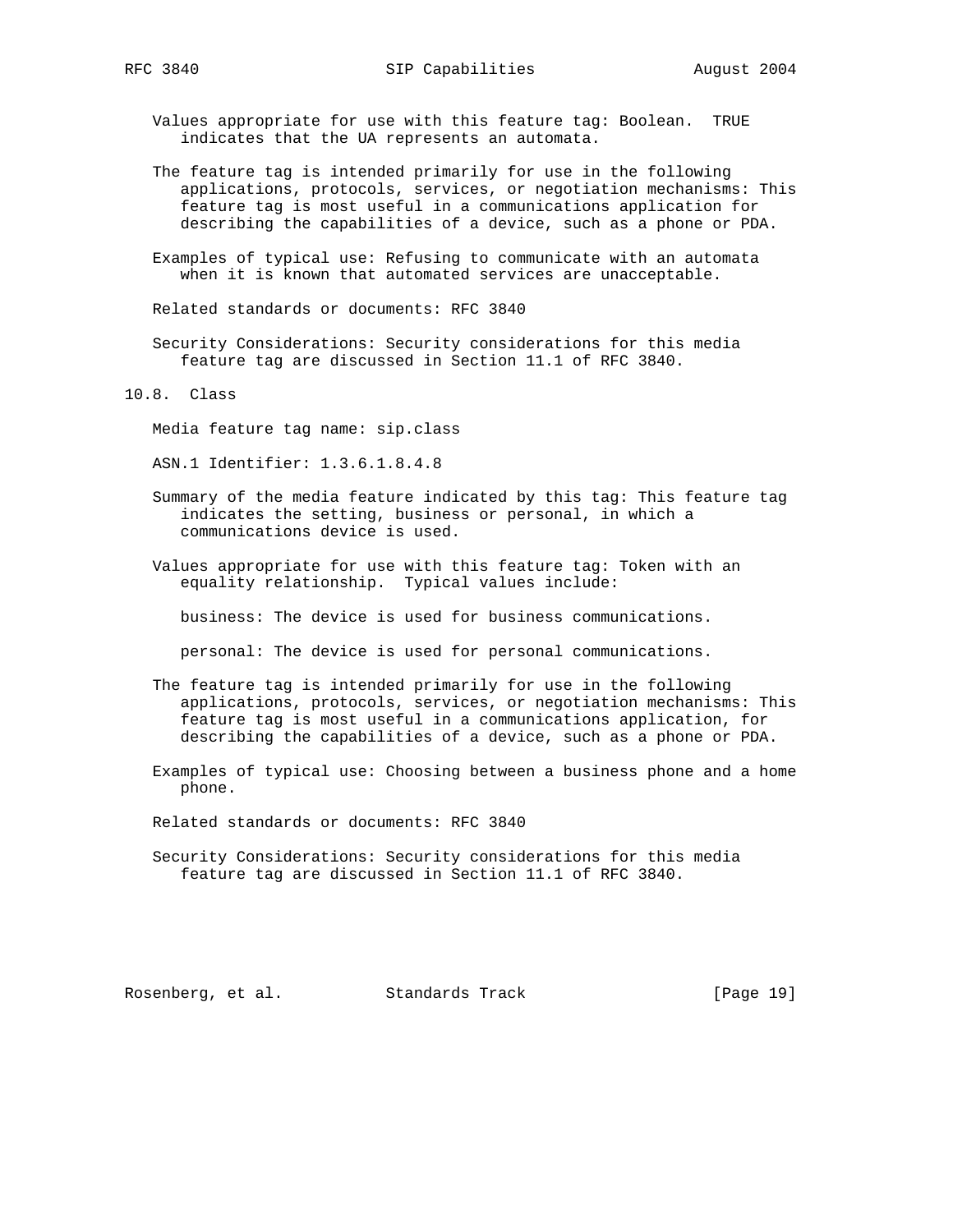10.9. Duplex

Media feature tag name: sip.duplex

ASN.1 Identifier: 1.3.6.1.8.4.9

- Summary of the media feature indicated by this tag: The sip.duplex media feature tag indicates whether a communications device can simultaneously send and receive media ("full"), alternate between sending and receiving ("half"), can only receive ("receive-only") or only send ("send-only").
- Values appropriate for use with this feature tag: Token with an equality relationship. Typical values include:
	- full: The device can simultaneously send and receive media.
	- half: The device can alternate between sending and receiving media.

receive-only: The device can only receive media.

send-only: The device can only send media.

- The feature tag is intended primarily for use in the following applications, protocols, services, or negotiation mechanisms: This feature tag is most useful in a communications application for describing the capabilities of a device, such as a phone or PDA.
- Examples of typical use: Choosing to communicate with a broadcast server, as opposed to a regular phone, when making a call to hear an announcement.

Related standards or documents: RFC 3840

 Security Considerations: Security considerations for this media feature tag are discussed in Section 11.1 of RFC 3840.

10.10. Mobility

Media feature tag name: sip.mobility

ASN.1 Identifier: 1.3.6.1.8.4.10

 Summary of the media feature indicated by this tag: The sip.mobility feature tag indicates whether the device is fixed (meaning that it is associated with a fixed point of contact with the network), or

Rosenberg, et al. Standards Track [Page 20]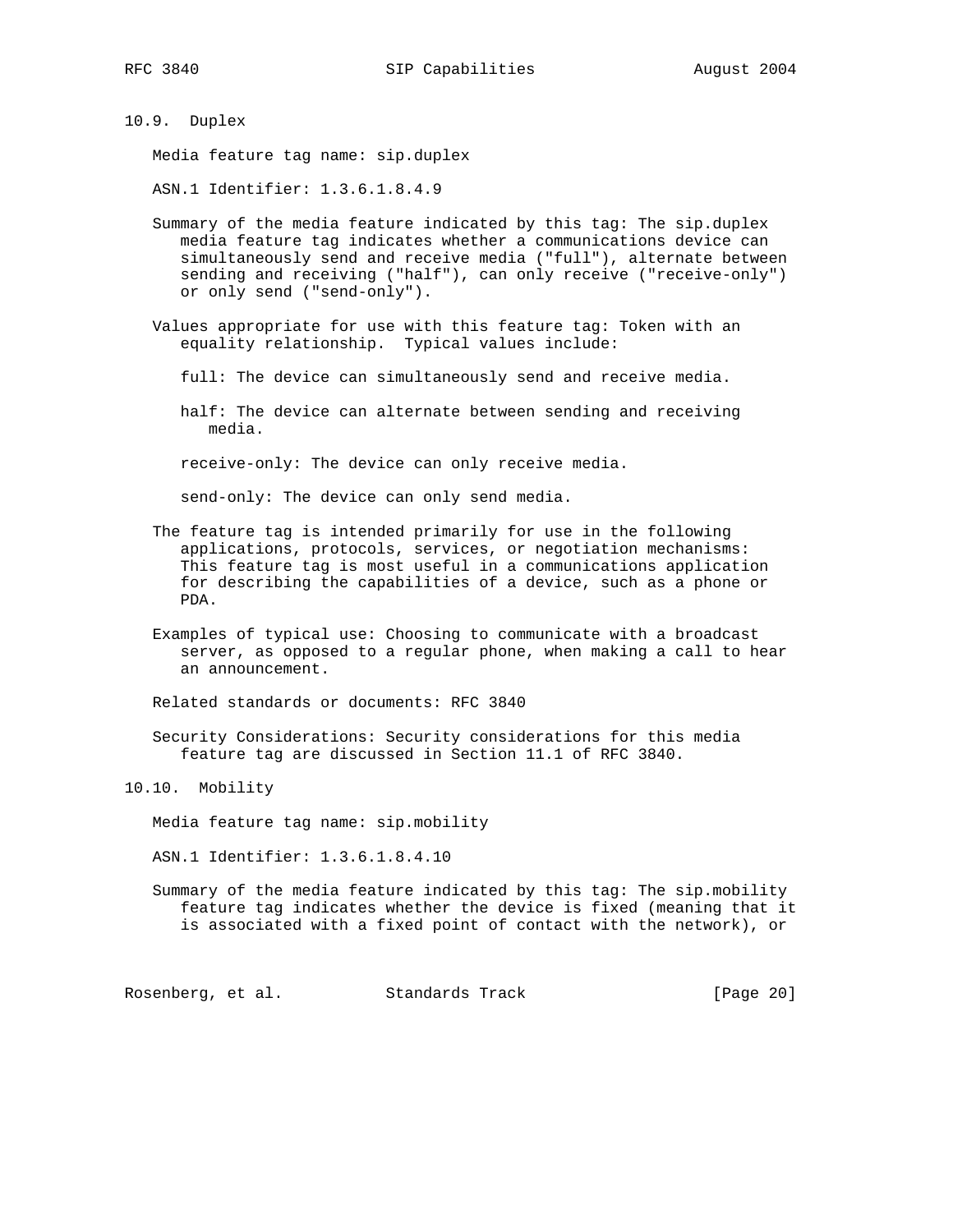mobile (meaning that it is not associated with a fixed point of contact). Note that cordless phones are fixed, not mobile, based on this definition.

 Values appropriate for use with this feature tag: Token with an equality relationship. Typical values include:

fixed: The device is stationary.

mobile: The device can move around with the user.

- The feature tag is intended primarily for use in the following applications, protocols, services, or negotiation mechanisms: This feature tag is most useful in a communications application for describing the capabilities of a device, such as a phone or PDA.
- Examples of typical use: Choosing to communicate with a wireless phone instead of a desktop phone.

Related standards or documents: RFC 3840

- Security Considerations: Security considerations for this media feature tag are discussed in Section 11.1 of RFC 3840.
- 10.11. Description

Media feature tag name: sip.description

- ASN.1 Identifier: 1.3.6.1.8.4.11
- Summary of the media feature indicated by this tag: The sip.description feature tag provides a textual description of the device.
- Values appropriate for use with this feature tag: String with an equality relationship.
- The feature tag is intended primarily for use in the following applications, protocols, services, or negotiation mechanisms: This feature tag is most useful in a communications application for describing the capabilities of a device, such as a phone or PDA.
- Examples of typical use: Indicating that a device is of a certain make and model.

Related standards or documents: RFC 3840

Rosenberg, et al. Standards Track [Page 21]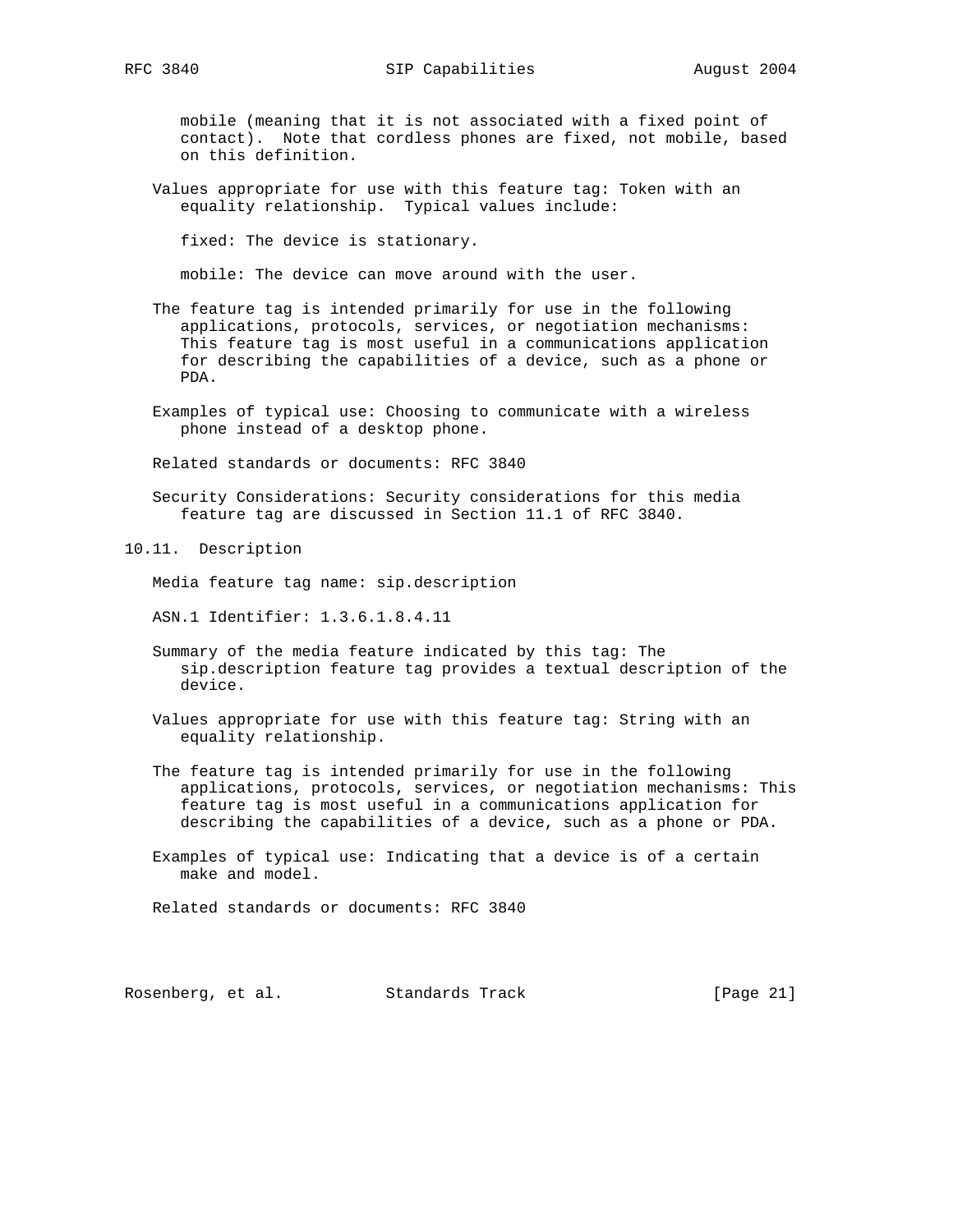Security Considerations: Security considerations for this media feature tag are discussed in Section 11.1 of RFC 3840.

10.12. Event Packages

Media feature tag name: sip.events

ASN.1 Identifier: 1.3.6.1.8.4.12

- Summary of the media feature indicated by this tag: Each value of the sip.events (note the plurality) feature tag indicates a SIP event package [9] supported by a SIP UA. The values for this tag equal the event package names that are registered by each event package.
- Values appropriate for use with this feature tag: Token with an equality relationship. Values are taken from the IANA SIP Event types namespace registry.
- The feature tag is intended primarily for use in the following applications, protocols, services, or negotiation mechanisms: This feature tag is most useful in a communications application for describing the capabilities of a device, such as a phone or PDA.
- Examples of typical use: Choosing to communicate with a server that supports the message waiting event package, such as a voicemail server [12].

Related standards or documents: RFC 3840

- Security Considerations: Security considerations for this media feature tag are discussed in Section 11.1 of RFC 3840.
- 10.13. Priority

Media feature tag name: sip.priority

ASN.1 Identifier: 1.3.6.1.8.4.13

 Summary of the media feature indicated by this tag: The sip.priority feature tag indicates the call priorities the device is willing to handle. A value of X means that the device is willing to take requests with priority X and higher. This does not imply that a phone has to reject calls of lower priority. As always, the decision on handling of such calls is a matter of local policy.

Rosenberg, et al. Standards Track [Page 22]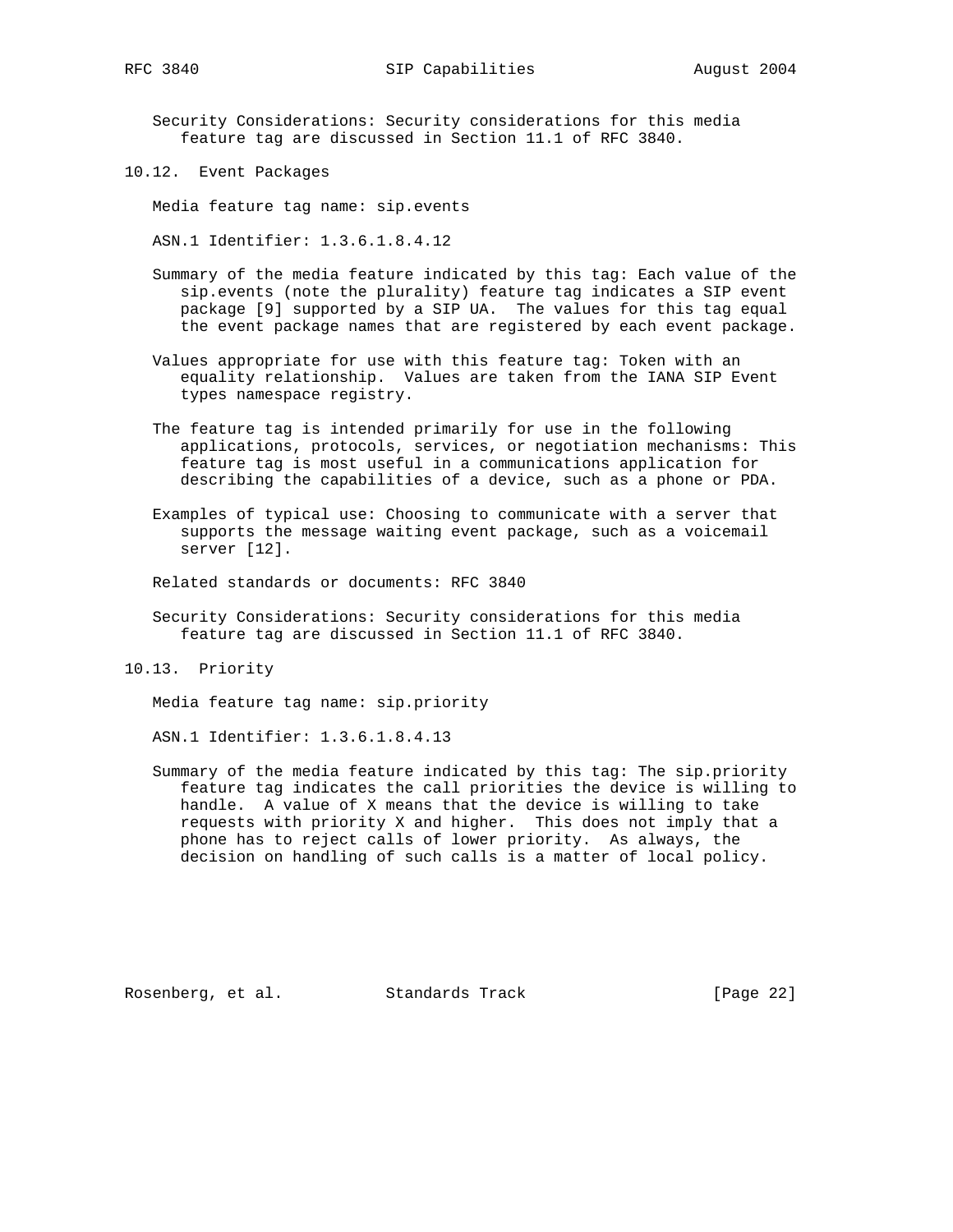- Values appropriate for use with this feature tag: An integer. Each integral value corresponds to one of the possible values of the Priority header field as specified in SIP [1]. The mapping is defined as:
	- non-urgent: Integral value of 10. The device supports non-urgent calls.

normal: Integral value of 20. The device supports normal calls.

urgent: Integral value of 30. The device supports urgent calls.

- emergency: Integral value of 40. The device supports calls in the case of an emergency situation.
- The feature tag is intended primarily for use in the following applications, protocols, services, or negotiation mechanisms: This feature tag is most useful in a communications application for describing the capabilities of a device, such as a phone or PDA.
- Examples of typical use: Choosing to communicate with the emergency cell phone of a user.

Related standards or documents: RFC 3840

- Security Considerations: Security considerations for this media feature tag are discussed in Section 11.1 of RFC 3840.
- 10.14. Methods

Media feature tag name: sip.methods

ASN.1 Identifier: 1.3.6.1.8.4.14

- Summary of the media feature indicated by this tag: Each value of the sip.methods (note the plurality) feature tag indicates a SIP method supported by this UA. In this case, "supported" means that the UA can receive requests with this method. In that sense, it has the same connotation as the Allow header field.
- Values appropriate for use with this feature tag: Token with an equality relationship. Values are taken from the Methods table defined in the IANA SIP parameters registry.
- The feature tag is intended primarily for use in the following applications, protocols, services, or negotiation mechanisms: This feature tag is most useful in a communications application for describing the capabilities of a device, such as a phone or PDA.

Rosenberg, et al. Standards Track [Page 23]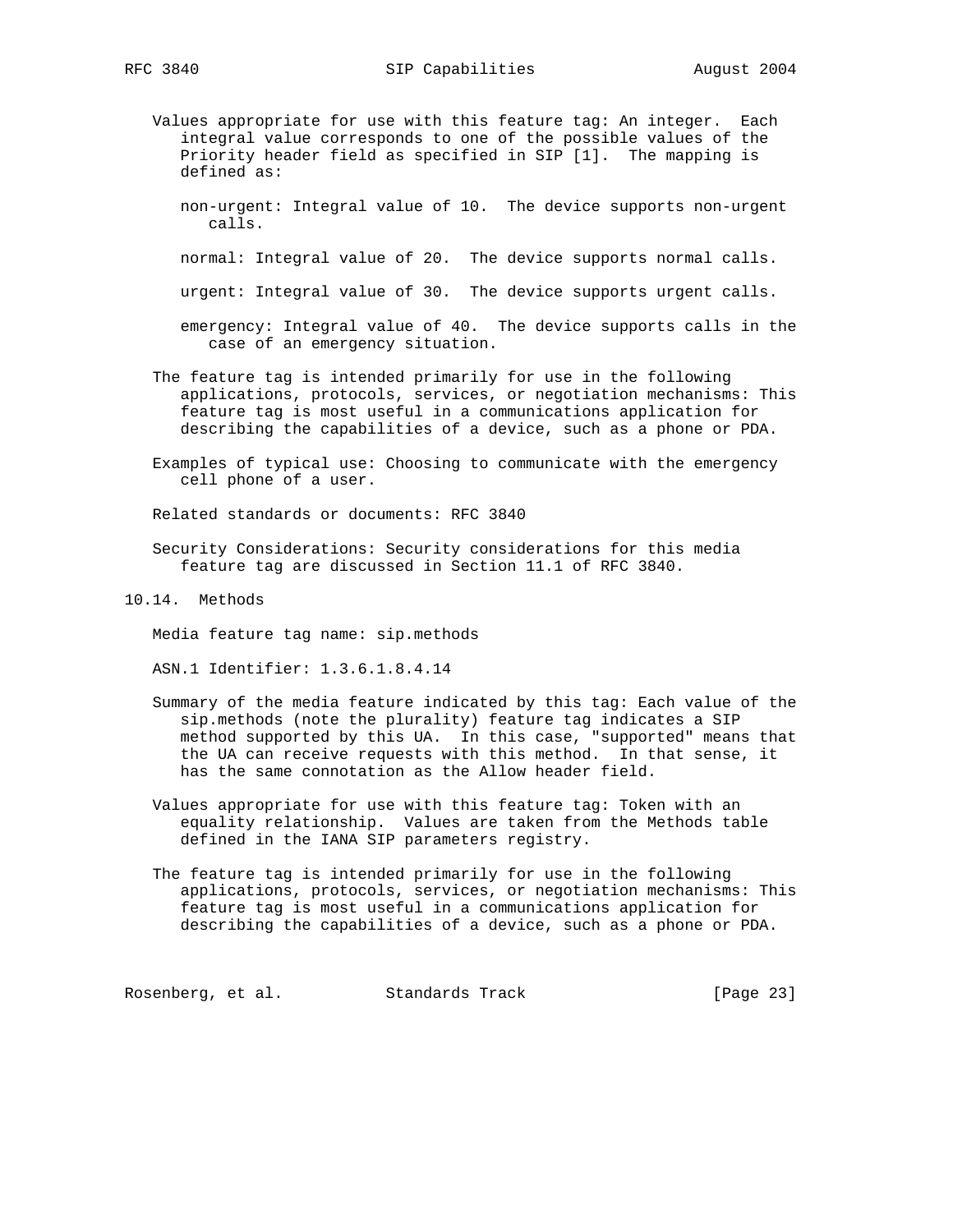Examples of typical use: Choosing to communicate with a presence application on a PC, instead of a PC phone application.

Related standards or documents: RFC 3840

- Security Considerations: Security considerations for this media feature tag are discussed in Section 11.1 of RFC 3840.
- 10.15. Extensions

Media feature tag name: sip.extensions

ASN.1 Identifier: 1.3.6.1.8.4.15

- Summary of the media feature indicated by this tag: Each value of the sip.extensions feature tag (note the plurality) is a SIP extension (each of which is defined by an option-tag registered with IANA) that is understood by the UA. Understood, in this context, means that the option tag would be included in a Supported header field in a request.
- Values appropriate for use with this feature tag: Token with an equality relationship. Values are taken from the option tags table in the IANA SIP parameters registry.
- The feature tag is intended primarily for use in the following applications, protocols, services, or negotiation mechanisms: This feature tag is most useful in a communications application for describing the capabilities of a device, such as a phone or PDA.
- Examples of typical use: Choosing to communicate with a phone that supports quality of service preconditions instead of one that does not.

Related standards or documents: RFC 3840

 Security Considerations: Security considerations for this media feature tag are discussed in Section 11.1 of RFC 3840.

10.16. Schemes

Media feature tag name: sip.schemes

ASN.1 Identifier: 1.3.6.1.8.4.16

 Summary of the media feature indicated by this tag: Each value of the sip.schemes (note the plurality) media feature tag indicates a URI scheme [10] that is supported by a UA. Supported implies, for

Rosenberg, et al. Standards Track [Page 24]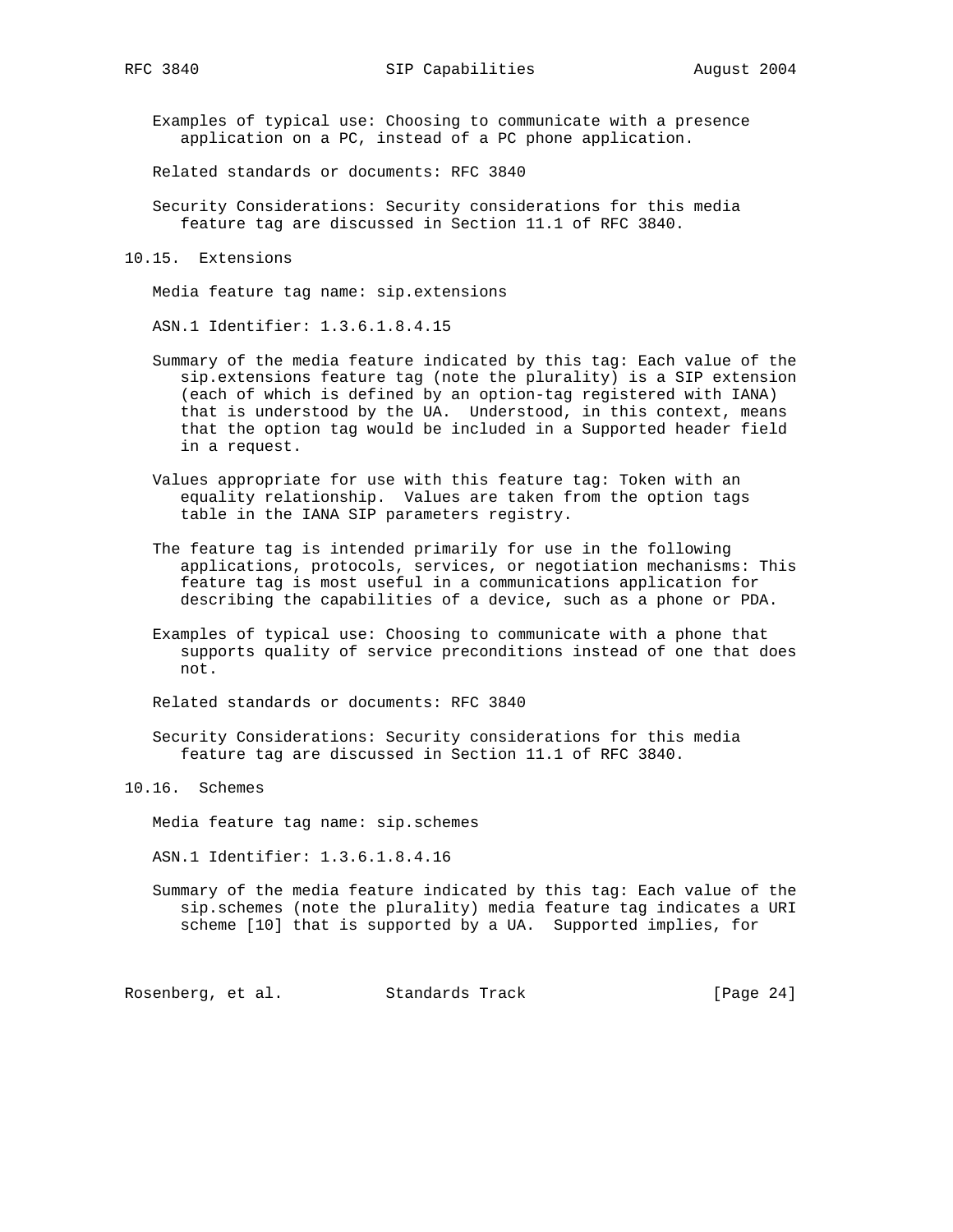example, that the UA would know how to handle a URI of that scheme in the Contact header field of a redirect response.

- Values appropriate for use with this feature tag: Token with an equality relationship. Values are taken from the IANA URI scheme registry.
- The feature tag is intended primarily for use in the following applications, protocols, services, or negotiation mechanisms: This feature tag is most useful in a communications application for describing the capabilities of a device, such as a phone or PDA.
- Examples of typical use: Choosing to get redirected to a phone number when a called party is busy, rather than a web page.

Related standards or documents: RFC 3840

- Security Considerations: Security considerations for this media feature tag are discussed in Section 11.1 of RFC 3840.
- 10.17. Actor

Media feature tag name: sip.actor

ASN.1 Identifier: 1.3.6.1.8.4.17

- Summary of the media feature indicated by this tag: This feature tag indicates the type of entity that is available at this URI.
- Values appropriate for use with this feature tag: Token with an equality relationship. The following values are defined:
	- principal: The device provides communication with the principal that is associated with the device. Often this will be a specific human being, but it can be an automata (for example, when calling a voice portal).
	- attendant: The device provides communication with an automaton or person that will act as an intermediary in contacting the principal associated with the device, or a substitute.
	- msg-taker: The device provides communication with an automaton or person that will take messages and deliver them to the principal.
	- information: The device provides communication with an automaton or person that will provide information about the principal.

Rosenberg, et al. Standards Track [Page 25]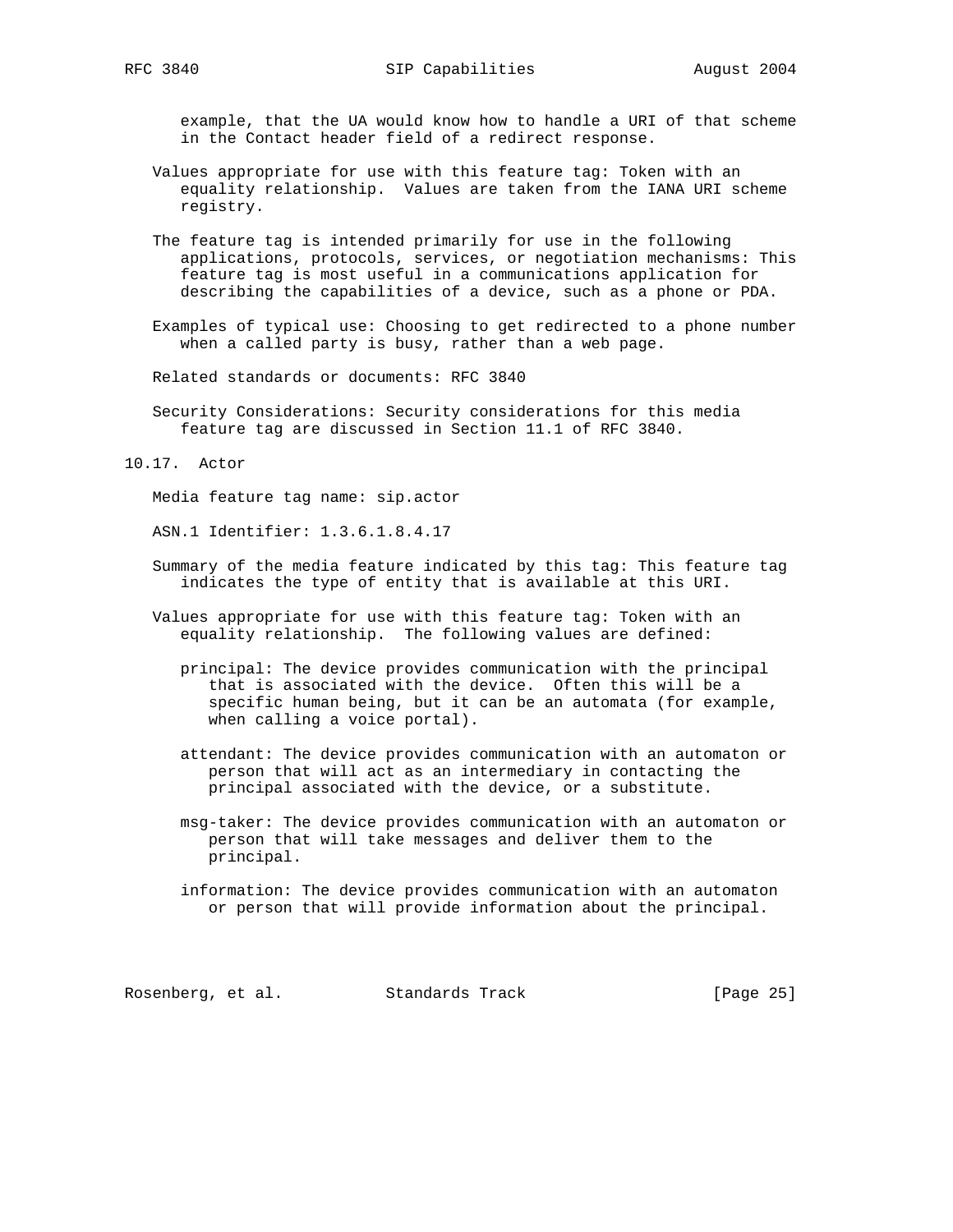- The feature tag is intended primarily for use in the following applications, protocols, services, or negotiation mechanisms: This feature tag is most useful in a communications application for describing the capabilities of a device, such as a phone or PDA.
- Examples of typical use: Requesting that a call not be routed to voicemail.
- Related standards or documents: RFC 3840
- Security Considerations: Security considerations for this media feature tag are discussed in Section 11.1 of RFC 3840.

10.18. Is Focus

Media feature tag name: sip.isfocus

ASN.1 Identifier: 1.3.6.1.8.4.18

 Summary of the media feature indicated by this tag: This feature tag indicates that the UA is a conference server, also known as a focus, and will mix together the media for all calls to the same URI [13].

Values appropriate for use with this feature tag: Boolean.

- The feature tag is intended primarily for use in the following applications, protocols, services, or negotiation mechanisms: This feature tag is most useful in a communications application for describing the capabilities of a device, such as a phone or PDA.
- Examples of typical use: Indicating to a UA that the server to which it has connected is a conference server.

Related standards or documents: RFC 3840

 Security Considerations: Security considerations for this media feature tag are discussed in Section 11.1 of RFC 3840.

11. Security Considerations

11.1. Considerations for Media Feature Tags

 This section discusses security considerations for the media feature tags, including, but not limited to, this specification.

Rosenberg, et al. Standards Track [Page 26]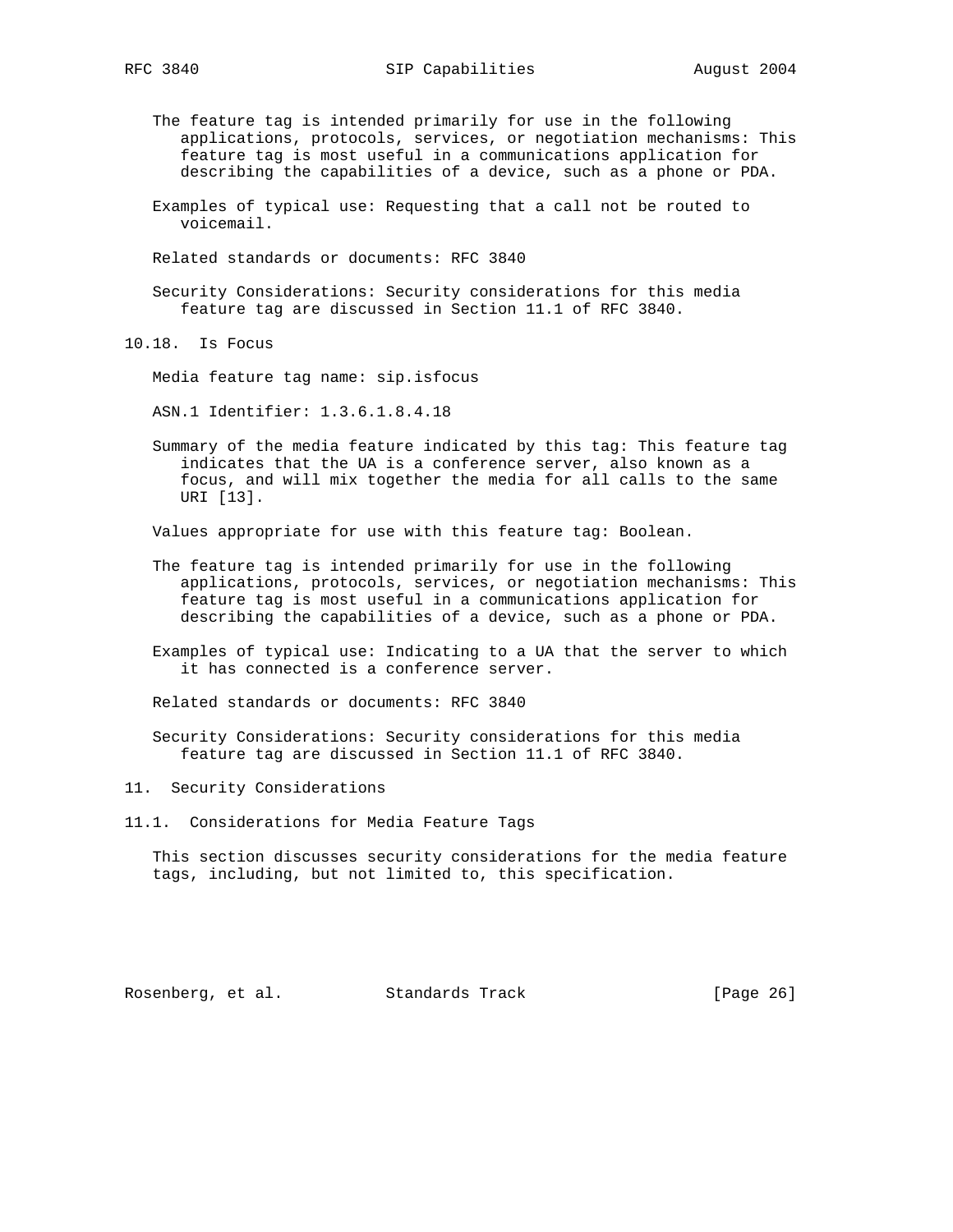The media feature tags defined in Section 10 reveal sensitive information about a user or the user agent they are describing. Some of the feature tags convey capability information about the agent for example, the media types it can support, the SIP methods it can support, and the SIP extensions it can support. This capability information might be used for industrial espionage, for example, and so its protection may be important. Other attributes, such as the mobility, priority, and isfocus attributes, reveal characteristics of the user agent. These attributes are more sensitive than the capability information. They describe the way in which a user agent is utilized by a user, and thus reveal information about user preferences and the ways in which they want calls handled. Some feature tags, such as languages, reveal information about the user themself. As a result, applications which utilize these media feature tags SHOULD provide a means for ensuring their confidentiality.

 The media feature tags can be used in ways which affect application behaviors. For example, the SIP caller preferences extension [11] allows for call routing decisions to be based on the values of these parameters. Therefore, if an attacker can modify the values of these feature tags, they may be able to affect the behavior of applications. As a result of this, applications which utilize these media feature tags SHOULD provide a means for ensuring their integrity. Similarly, media feature tags should only be trusted as valid when they come from the user or user agent described by those feature tags. As a result, mechanisms for conveying feature tags SHOULD provide a mechanism for guaranteeing authenticity.

### 11.2. Considerations for Registrations

 As per the general requirements in Section 11.1, when media feature tags are carried in a registration, authenticity, confidentiality, and integrity need to be provided. To accomplish this, registrations containing capability information SHOULD be made by addressing the registration to a SIPS URI (in other words, the Request URI of the request would be sips:example.com when creating a registration in the example.com domain). Furthermore, the registrar SHOULD challenge the UA using digest over TLS, to verify its authenticity. The combination of TLS and digest provide integrity, confidentiality, and authenticity, as required.

 It is not necessary for the Contact in the registration to itself contain a sips URI, since the feature tags are not carried in incoming requests sent to the UA.

Rosenberg, et al. Standards Track [Page 27]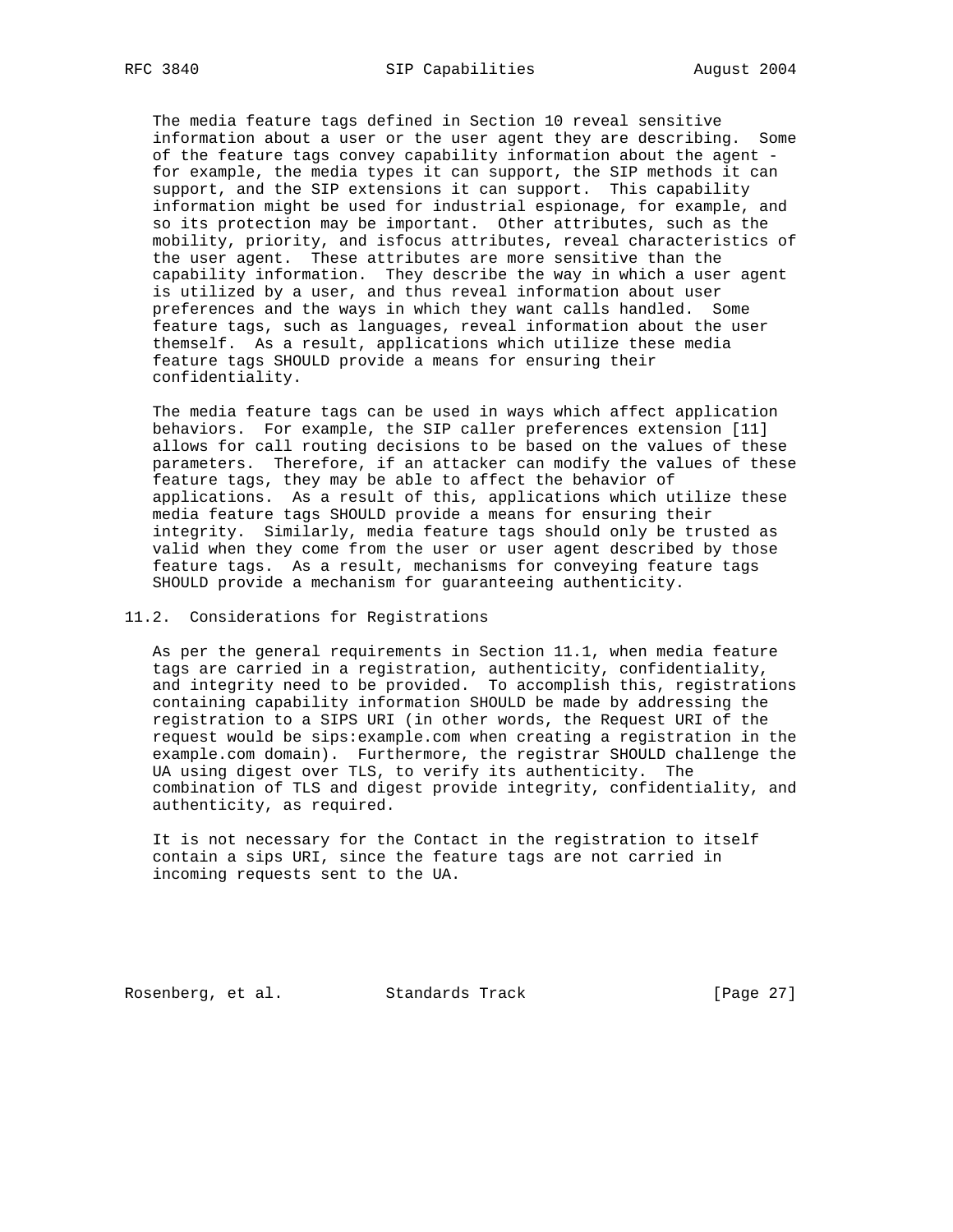# 11.3. Considerations for OPTIONS Responses

 When including information on capabilities in a response to an OPTIONS request, a UA SHOULD verify with the user (either through a user interface or though prior configuration) whether or not capability information should be divulged to the requester. If the identity of the requester cannot be cryptographically verified (using digest or the SIP identity enhancements [15]), the user SHOULD also be alerted to this fact, and be allowed to choose whether such information should be divulged.

 If the user does wish to reveal capability information to the requester, and wishes to guarantee its confidentiality, but the request did not arrive using SIPS, the UAS SHOULD redirect the request to a sips URI. This will cause the UAC to send the OPTIONS request using SIPS instead, and therefore provide confidentiality of any responses sent over the secure connections.

 Furthermore, S/MIME MAY be used in the OPTIONS response. In that case, the capability information would be contained only in the secured S/MIME body, and not in the header fields of the OPTIONS response.

11.4. Considerations for Dialog Initiating Messages

 When a UAS generates a response that will initiate a dialog, and they wish to include capability information in the Contact header field, the same considerations as described in Section 11.3 apply.

When a UAC generates a request that will initiate a dialog, it SHOULD obtain permission from the user (either through a user interface or apriori configuration) before including capability information in the Contact header field of the request. Confidentiality and integrity of the information SHOULD be provided using SIPS. S/MIME MAY be used.

12. IANA Considerations

 There are a number of IANA considerations associated with this specification.

12.1. SIP Media Feature Tag Registration Tree

 This specification serves to create a new media feature tag registration tree, per the guidelines of Section 3.1.4 of RFC 2506 [3]. The name of this tree is the "SIP Media Feature Tag Registration Tree", and its prefix is "sip.". It is used for the registration of media feature tags that are applicable to the Session

Rosenberg, et al. Standards Track [Page 28]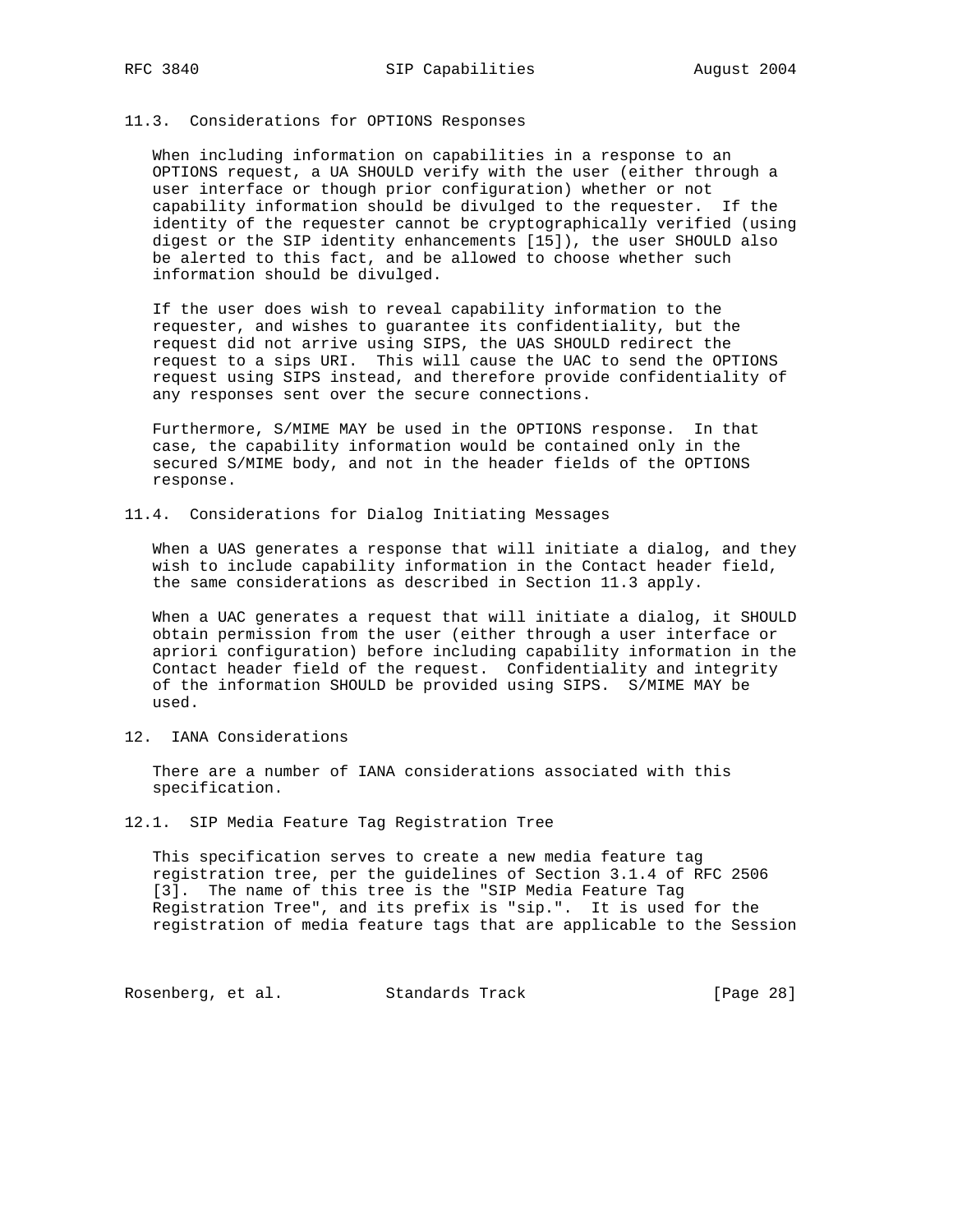Initiation Protocol, and whose meaning is only defined within that usage.

 The addition of entries into this registry occurs through IETF consensus, as defined in RFC 2434 [18]. This requires the publication of an RFC that contains the registration. The information required in the registration is identical to the IETF tree. As such, specifications adding entries to the registry should use the template provided in Section 3.4 of RFC 2506. Note that all media feature tags registered in the SIP tree will have names with a prefix of "sip.". No leading "+" is used in the registrations in any of the media feature tag trees.

12.2. Media Feature Tags

 This specification registers a number of new Media feature tags according to the procedures of RFC 2506 [3]. These registrations are all made in the newly created SIP tree for media feature tags. These registrations are:

- sip.audio: The information for registering the sip.audio media feature tag is contained in Section 10.1.
- sip.application: The information for registering the sip.application media feature tag is contained in Section 10.2.
- sip.data: The information for registering the sip.data media feature tag is contained in Section 10.3.
- sip.control: The information for registering the sip.control media feature tag is contained in Section 10.4.
- sip.video: The information for registering the sip.video media feature tag is contained in Section 10.5.
- sip.text: The information for registering the sip.text media feature tag is contained in Section 10.6.
- sip.automata: The information for registering the sip.automata media feature tag is contained in Section 10.7.
- sip.class: The information for registering the sip.class media feature tag is contained in Section 10.8.
- sip.duplex: The information for registering the sip.duplex media feature tag is contained in Section 10.9.

Rosenberg, et al. Standards Track [Page 29]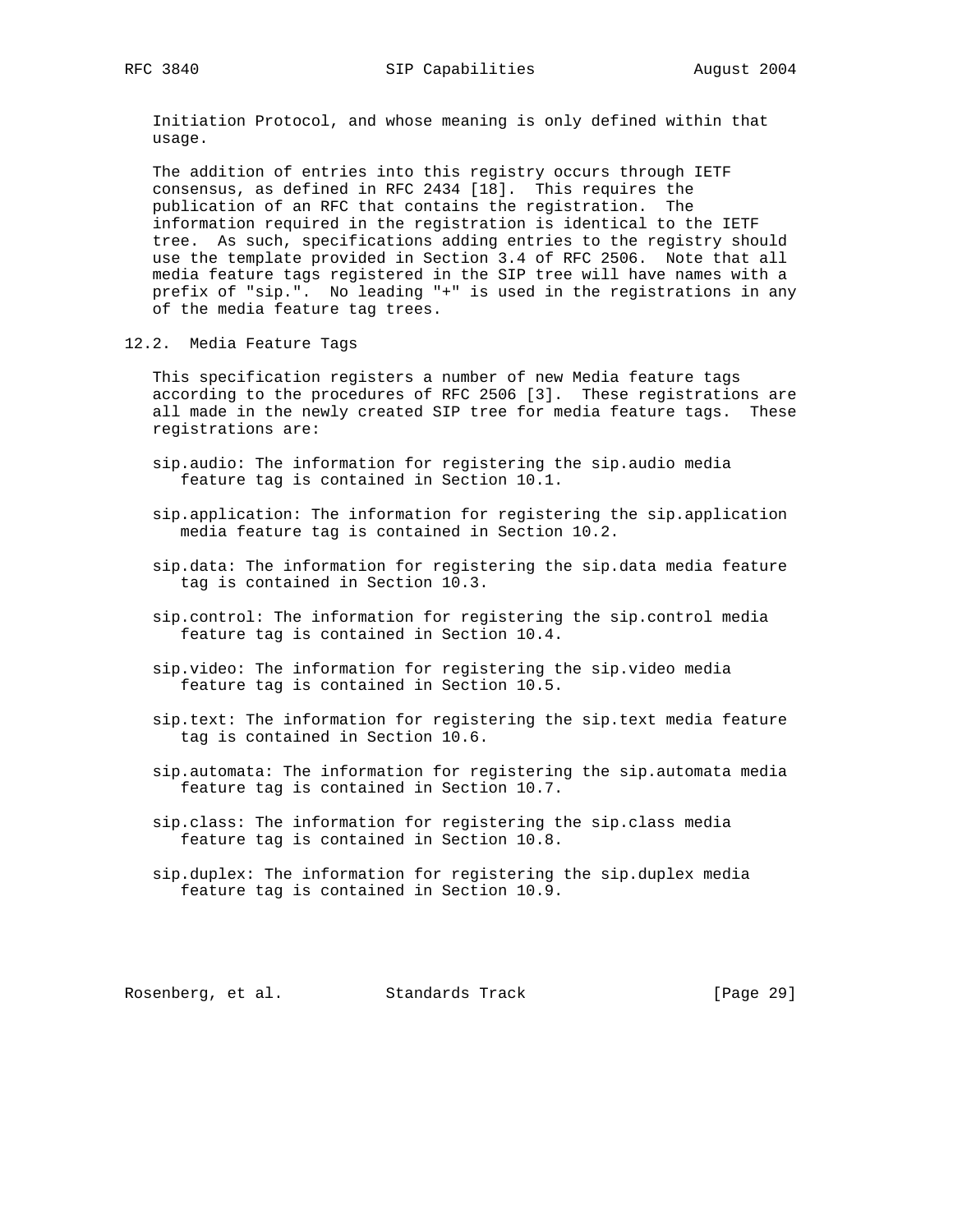- sip.mobility: The information for registering the sip.mobility media feature tag is contained in Section 10.10.
- sip.description: The information for registering the sip.description media feature tag is contained in Section 10.11.
- sip.events: The information for registering the sip.events media feature tag is contained in Section 10.12.
- sip.priority: The information for registering the sip.priority media feature tag is contained in Section 10.13.
- sip.methods: The information for registering the sip.methods media feature tag is contained in Section 10.14.
- sip.extensions: The information for registering the sip.extensions media feature tag is contained in Section 10.15.
- sip.schemes: The information for registering the sip.schemes media feature tag is contained in Section 10.16.
- sip.actor: The information for registering the sip.actor media feature tag is contained in Section 10.17.
- sip.isfocus: The information for registering the sip.isfocus media feature tag is contained in Section 10.18.
- 12.3. SIP Option Tag

 This specification registers a single SIP option tag, pref. The required information for this registration, as specified in RFC 3261 [1], is:

Name: pref

 Description: This option tag is used in a Require header field of a registration to ensure that the registrar supports the caller preferences extensions.

## 13. Acknowledgments

 The initial set of media feature tags used by this specification were influenced by Scott Petrack's CMA design. Jonathan Lennox, Bob Penfield, Ben Campbell, Mary Barnes, Rohan Mahy, and John Hearty provided helpful comments. Graham Klyne provided assistance on the usage of RFC 2533. Thanks to Allison Mankin for her comments and support, and to Ted Hardie for his guidance on usage of the media feature tags.

Rosenberg, et al. Standards Track [Page 30]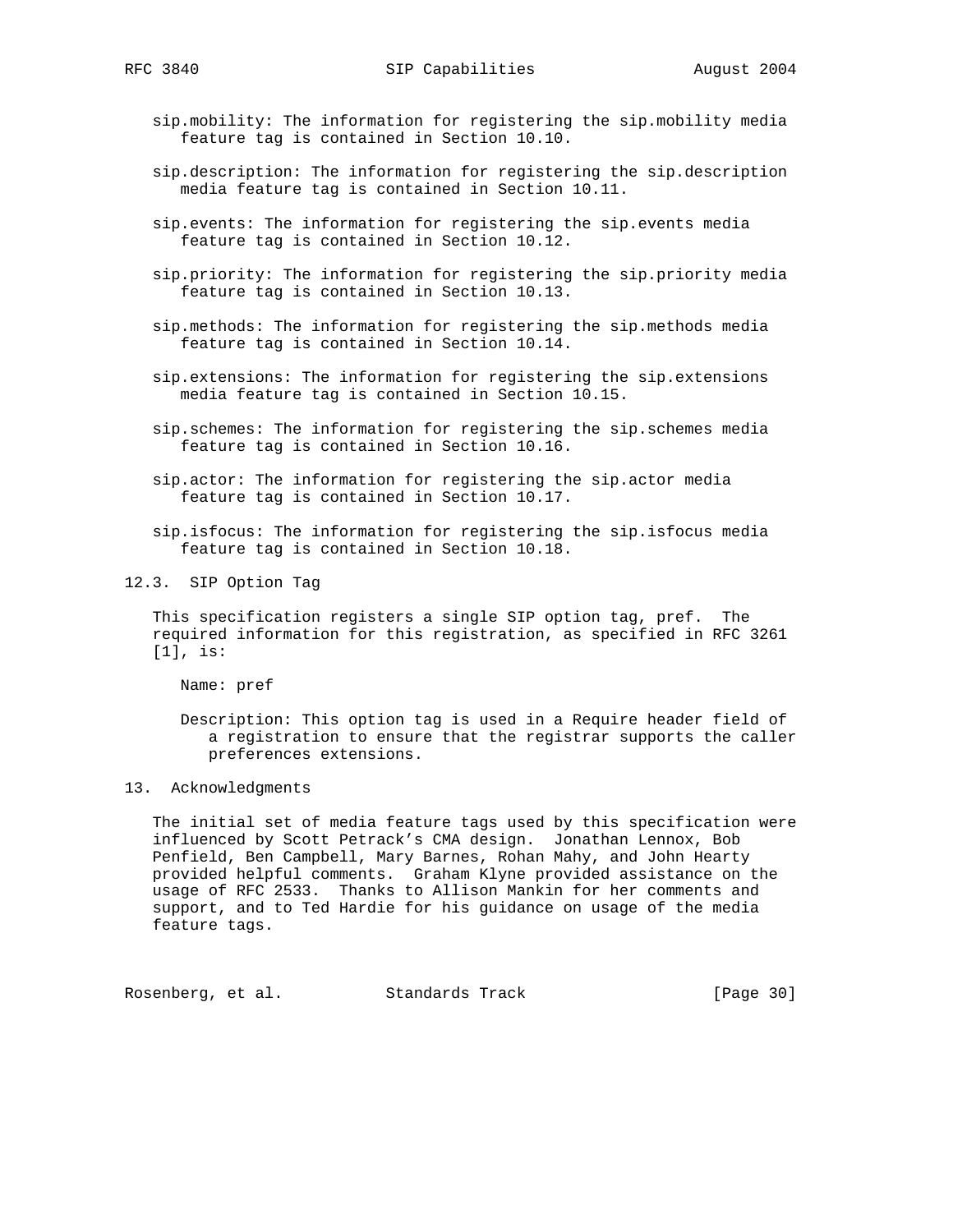# 14. References

- 14.1. Normative References
	- [1] Rosenberg, J., Schulzrinne, H., Camarillo, G., Johnston, A., Peterson, J., Sparks, R., Handley, M., and E. Schooler, "SIP: Session Initiation Protocol", RFC 3261, June 2002.
	- [2] Bradner, S., "Key words for use in RFCs to Indicate Requirement Levels", BCP 14, RFC 2119, March 1997.
	- [3] Holtman, K., Mutz, A., and T. Hardie, "Media Feature Tag Registration Procedure", BCP 31, RFC 2506, March 1999.
	- [4] Klyne, G., "A Syntax for Describing Media Feature Sets", RFC 2533, March 1999.
	- [5] Klyne, G., "Corrections to "A Syntax for Describing Media Feature Sets"", RFC 2738, December 1999.
	- [6] Hoffman, P., "Registration of Charset and Languages Media Features Tags", RFC 2987, November 2000.
	- [7] Klyne, G., "MIME Content Types in Media Feature Expressions", RFC 2913, September 2000.
	- [8] Handley, M. and V. Jacobson, "SDP: Session Description Protocol", RFC 2327, April 1998.
	- [9] Roach, A.B., "Session Initiation Protocol (SIP)-Specific Event Notification", RFC 3265, June 2002.
	- [10] Berners-Lee, T., Fielding, R., and L. Masinter, "Uniform Resource Identifiers (URI): Generic Syntax", RFC 2396, August 1998.
- 14.2. Informative References
	- [11] Rosenberg, J., Schulzrinne, H. and P. Kyzivat, "Caller Preferences for the Session Initiation Protocol (SIP)", RFC 3841, August 2004.
	- [12] Mahy, R., "A Message Summary and Message Waiting Indication Event Package for the Session Initiation Protocol (SIP)", RFC 3842, August 2004.

Rosenberg, et al. Standards Track [Page 31]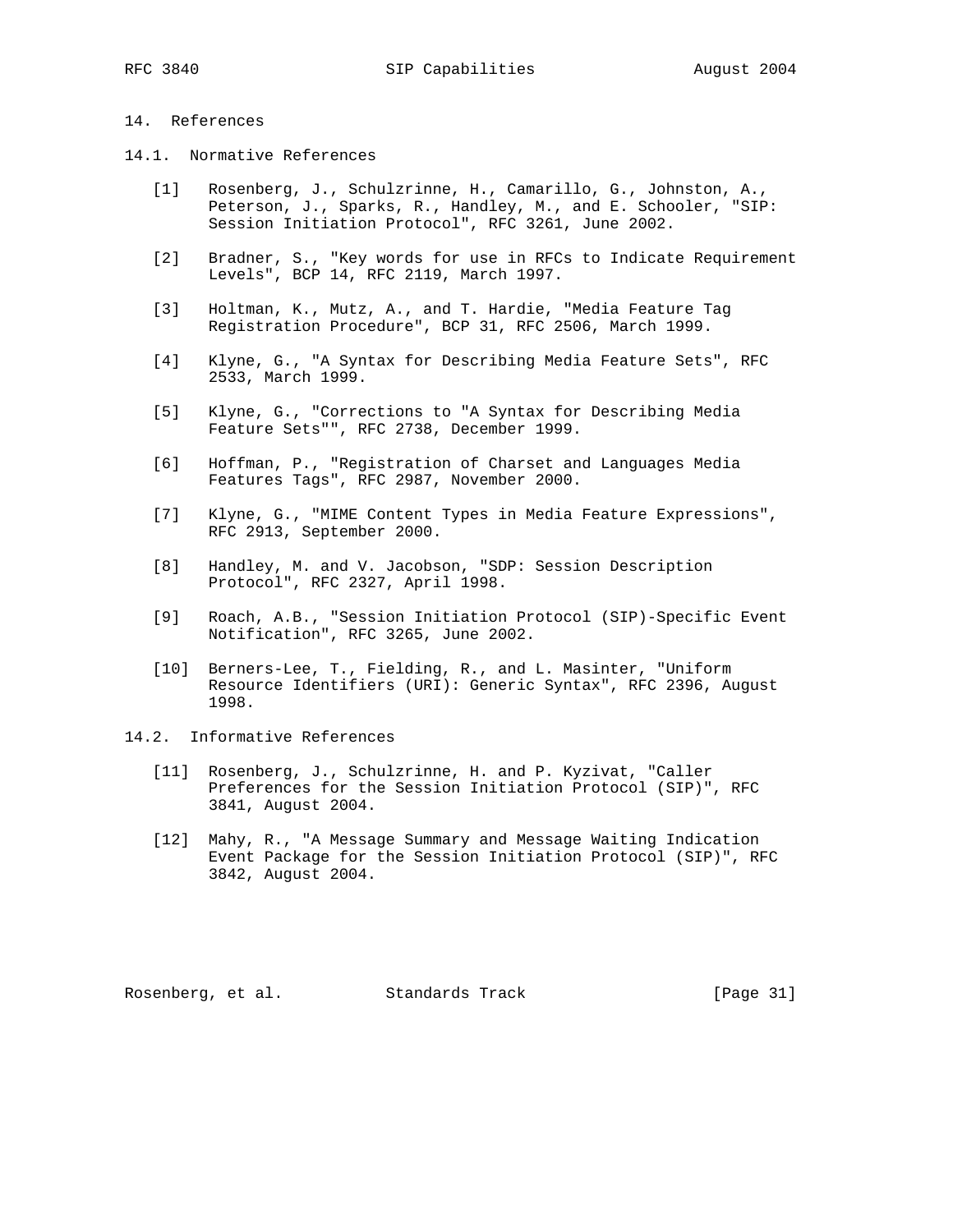- [13] Rosenberg, J., "A Framework for Conferencing with the Session Initiation Protocol", Work in Progress, May 2003.
- [14] Howes, T. and M. Smith, "LDAP: String Representation of Search Filters", Work in Progress, March 2003.
- [15] Peterson, J., "Enhancements for Authenticated Identity Management in the Session Initiation Protocol (SIP)", Work in Progress, March 2003.
- [16] Campbell, B., Rosenberg, J., Schulzrinne, H., Huitema, C., and D. Gurle, "Session Initiation Protocol (SIP) Extension for Instant Messaging", RFC 3428, December 2002.
- [17] Klyne, G., "Protocol-independent Content Negotiation Framework", RFC 2703, September 1999.
	- [18] Narten, T. and H. Alvestrand, "Guidelines for Writing an IANA Considerations Section in RFCs", BCP 26, RFC 2434, October 1998.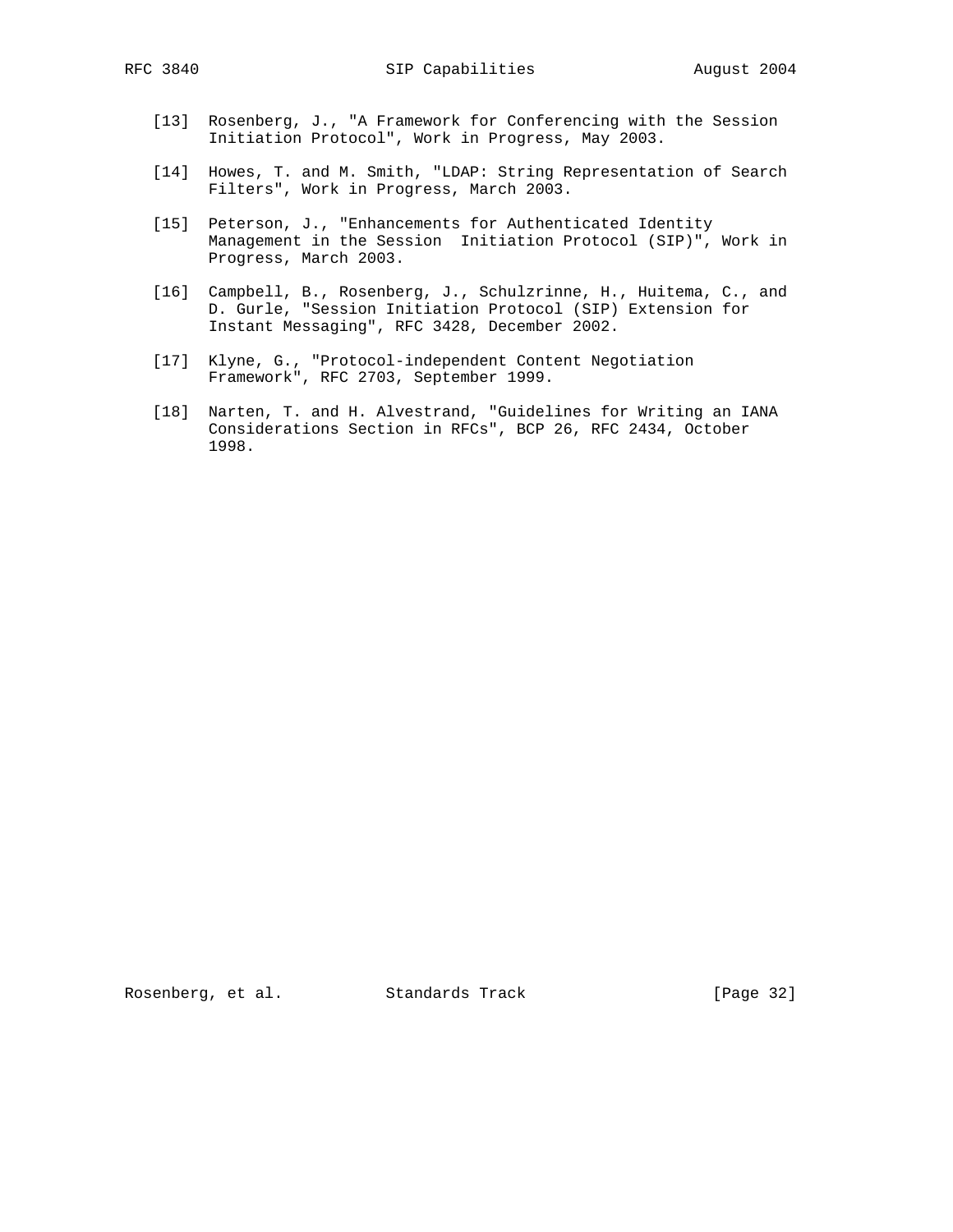Appendix A. Overview of RFC 2533

 This section provides a brief overview of RFC 2533 and related specifications that form the content negotiation framework. This section does not represent normative behavior. In the event of any conflict between the tutorial material here and the normative text in RFC 2533, RFC 2533 takes precedence.

 A critical concept in the framework is that of a feature set. A feature set is information about an entity (in our case, a UA), which describes a set of features it can handle. A feature set can be thought of as a region in N-dimensional space. Each dimension in this space is a different media feature, identified by a media feature tag. For example, one dimension (or axis) might represent languages, another might represent methods, and another, MIME types. A feature collection represents a single point in this space. It represents a particular rendering or instance of an entity (in our case, a UA). For example, a "rendering" of a UA would define an instantaneous mode of operation that it can support. One such rendering would be processing the INVITE method, which carried the application/sdp MIME type, sent to a UA for a user that is speaking English.

 A feature set can therefore be defined as a set of feature collections. In other words, a feature set is a region of N dimensional feature-space, that region being defined by the set of points - feature collections - that make up the space. If a particular feature collection is in the space, it means that the rendering described by that feature collection is supported by the device with that feature set.

 How does one represent a feature set? There are many ways to describe an N-dimensional space. One way is to identify mathematical functions which identify its contours. Clearly, that is too complex to be useful. The solution taken in RFC 2533 is to define the space with a feature set predicate. A feature predicate defines a relation over an N-dimensional space; its input is any point in that space (i.e., a feature collection), and is true for all points that are in the region thus defined.

 RFC 2533 describes a syntax for writing down these N-dimensional boolean functions, borrowed from LDAP [14]. It uses a prolog-style syntax which is fairly self-explanatory. This representation is called a feature set predicate. The base unit of the predicate is a filter, which is a boolean expression encased in round brackets. A filter can be complex, where it contains conjunctions and

Rosenberg, et al. Standards Track [Page 33]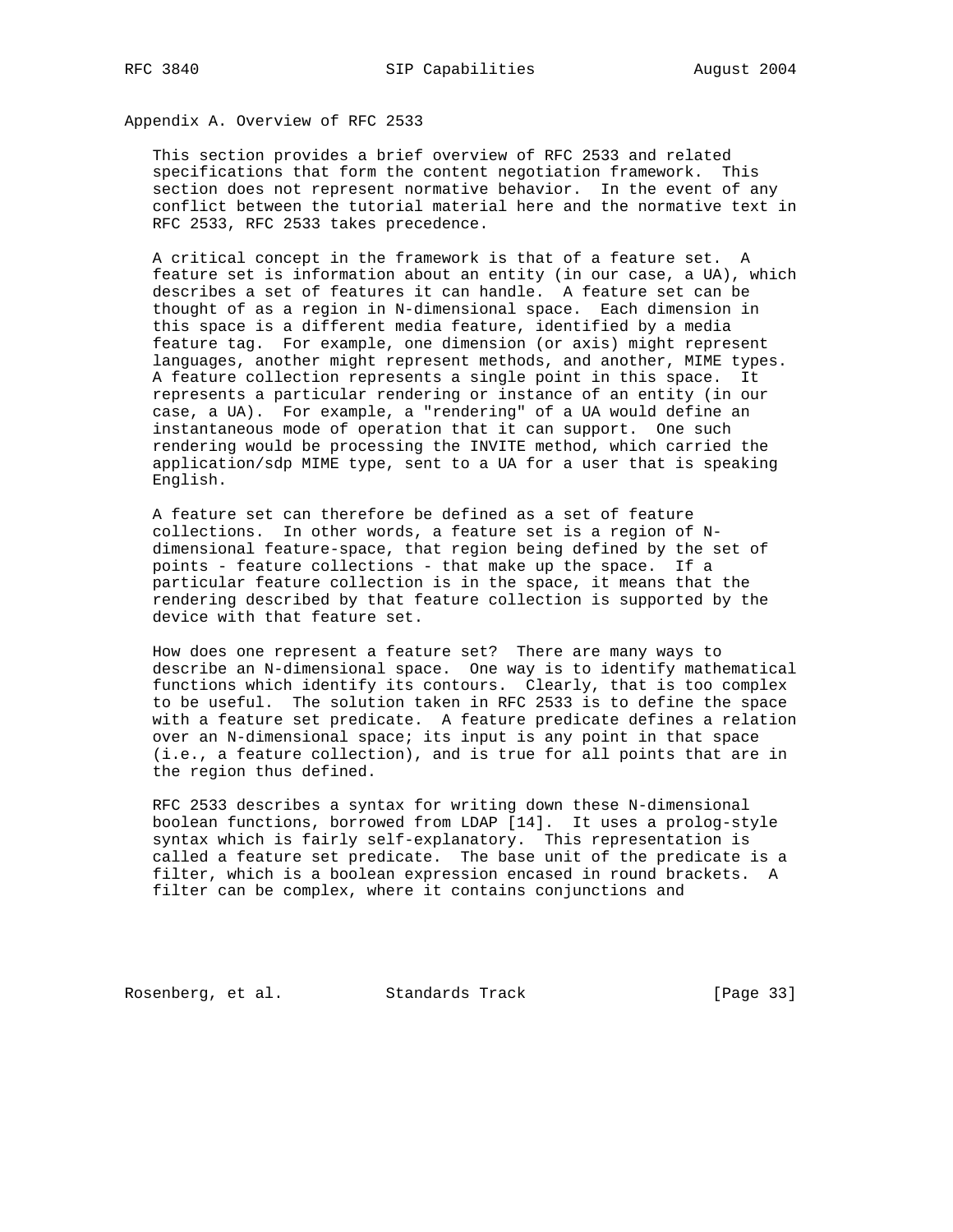disjunctions of other filters, or it can be simple. A simple filter is one that expresses a comparison operation on a single media feature tag.

For example, consider the feature set predicate:

 $(\&$  (foo=A) (bar=B)  $(|$  (baz=C) (& (baz=D) (bif=E))))

 This defines a function over four media features - foo, bar, baz, and bif. Any point in feature space with foo equal to A, bar equal to B, and baz equal to either C or D, and bif equal to E, is in the feature set defined by this feature set predicate.

 Note that the predicate doesn't say anything about the number of dimensions in feature space. The predicate operates on a feature space of any number of dimensions, but only those dimensions labeled foo, bar, baz, and bif matter. The result is that values of other media features don't matter. The feature collection  $\{foo=A,bar=B,baz=C,bop=F\}$  is in the feature set described by the predicate, even though the media feature tag "bop" isn't mentioned. Feature set predicates are therefore inclusive by default. A feature collection is present unless the boolean predicate rules it out. This was a conscious design choice in RFC 2533.

 RFC 2533 also talks about matching a preference with a capability set. This is accomplished by representing both with a feature set. A preference is a feature set - its a specification of a number of feature collections, any one of which would satisfy the requirements of the sender. A capability is also a feature set - its a specification of the feature collections that the recipient supports. There is a match when the spaces defined by both feature sets overlap. When there is overlap, there exists at least one feature collection that exists in both feature sets, and therefore a modality or rendering desired by the sender which is supported by the recipient.

 This leads directly to the definition of a match. Two feature sets match if there exists at least one feature collection present in both feature sets.

 Computing a match for two general feature set predicates is not easy. Section 5 of RFC 2533 presents an algorithm for doing it by expanding an arbitrary expression into disjunctive normal form. However, the feature set predicates used by this specification are constrained. They are always in conjunctive normal form, with each term in the conjunction describing values for different media features. This

Rosenberg, et al. Standards Track [Page 34]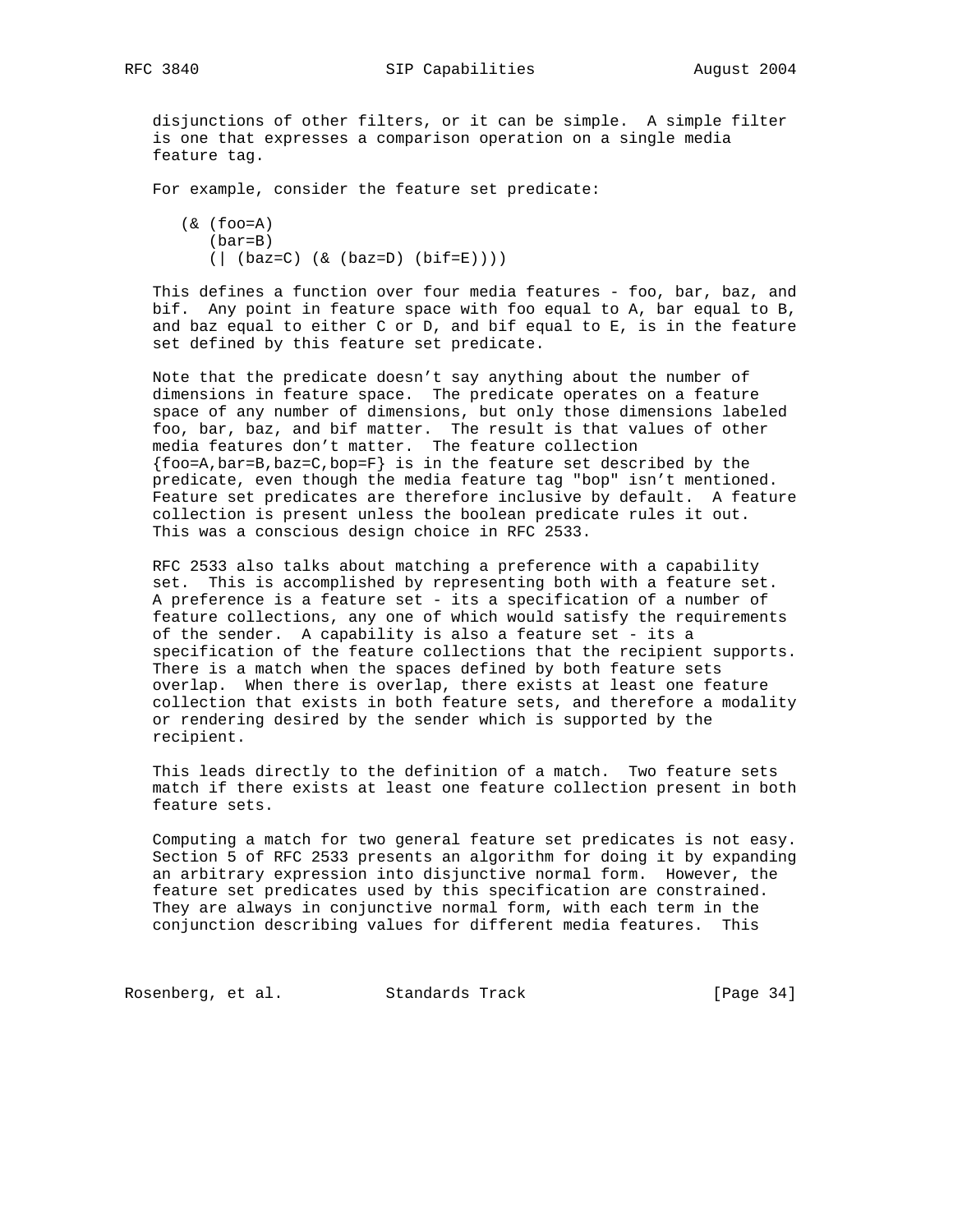makes computation of a match easy. It is computed independently for each media feature, and then the feature sets overlap if media features specified in both sets overlap. Computing the overlap of a single media feature is very straightforward, and is a simple matter of computing whether two finite sets overlap.

Authors' Addresses

 Jonathan Rosenberg dynamicsoft 600 Lanidex Plaza Parsippany, NJ 07054 US

 Phone: +1 973 952-5000 EMail: jdrosen@dynamicsoft.com URI: http://www.jdrosen.net

 Henning Schulzrinne Columbia University M/S 0401 1214 Amsterdam Ave. New York, NY 10027 US

 EMail: schulzrinne@cs.columbia.edu URI: http://www.cs.columbia.edu/˜hgs

 Paul Kyzivat Cisco Systems 1414 Massachusetts Avenue BXB500 C2-2 Boxboro, MA 01719 US

EMail: pkyzivat@cisco.com

Rosenberg, et al. Standards Track [Page 35]